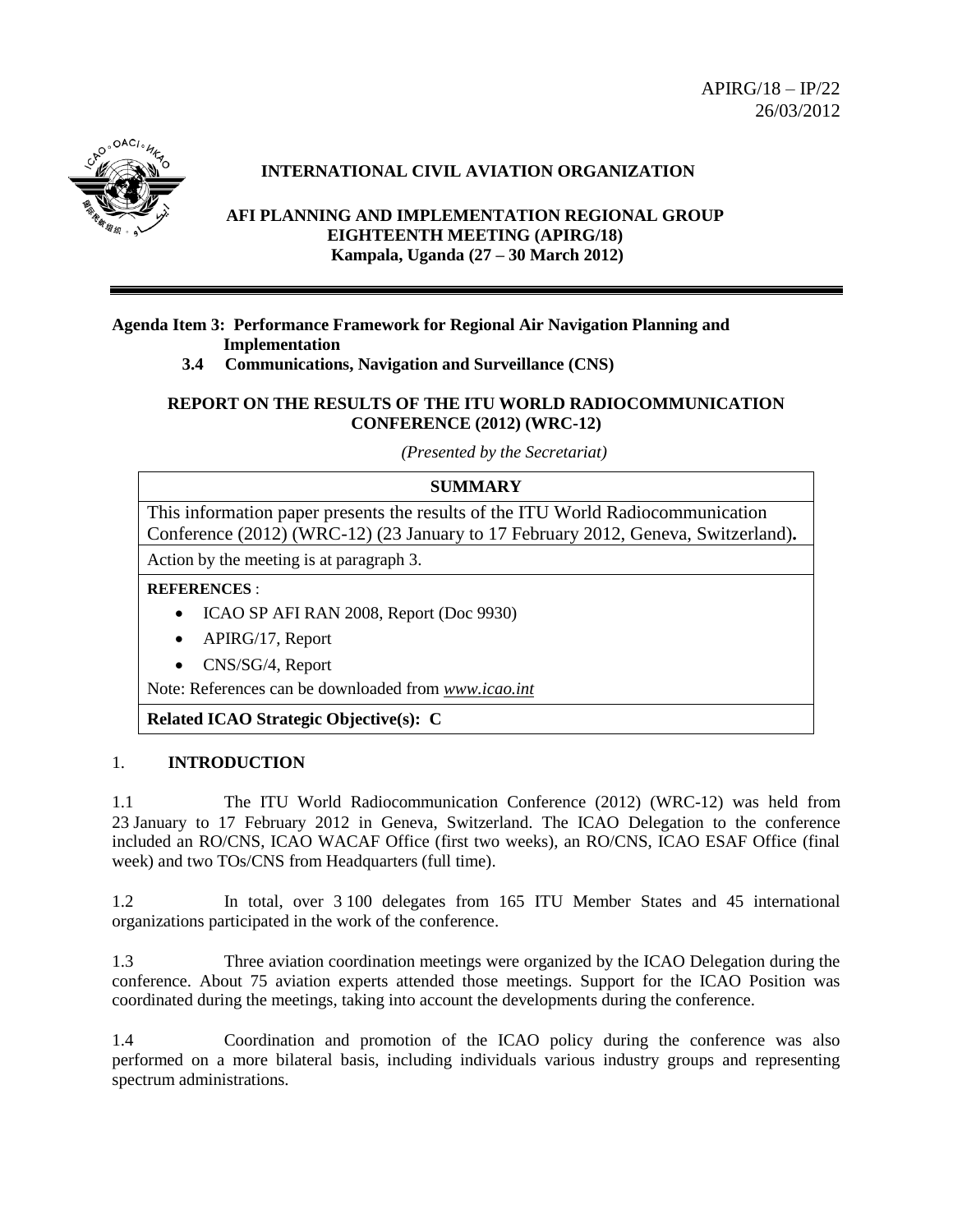#### 2. **BACKGROUND**

 $\overline{a}$ 

2.1 Frequency spectrum is a finite and limited resource, managed by the International Telecommunication Union, through its World Radiocommunication Conferences, held every three to four years.

2.2 Availability of the necessary radio frequency spectrum continues to be a prerequisite for the safety of civil aviation and the effective implementation of the communications, navigation, and surveillance/air traffic management (CNS/ATM) systems. However, as demand for radio spectrum from non-aviation users keeps growing, aviation faces ever increasing competition for the limited available spectrum, in particular from mobile and broadband wireless access services. It is essential that aviation's requirements for radio frequency spectrum be strongly supported by all ICAO Member States in all international fora, where spectrum allocations are addressed, so as to ensure that aviation requirements for safety of live services are duly presented and understood.

2.3 ICAO policies and practices related to the radio frequency spectrum matters are outlined in Assembly Resolution A36-25, which urges ICAO Contracting States to support aviation requirements for spectrum and instructs ICAO to make sufficient resources available to enable increased participation in spectrum management activities.

#### 2.4 **Summary of the main significant efforts made during the lead up to WRC-12**:

- 2.4.1 Development and distribution of ICAO Position:
	- a) Initially developed in 2008 by ACP; reviewed by the Air Navigation Commission (179-10); submitted to ICAO Contracting States and international organizations for comment, approved by Council (187/9) on 22 June 2009;
	- b) State letter E 3/5-09/61;
	- c) subsequent update to reflect the progress of studies within ITU and the ACP; reviewed by the Air Navigation Commission (187-2); approved by Council (187/9) on 22 June 2009;
	- d) State letter E 3/5-11/59; and
	- e) ICAO Position submitted to the ITU WRC-07 on 11 August 2011 and placed on ICAO website for public reference.

2.4.2 ICAO Secretariat preparatory activities (missions) to promote the ICAO Position and spectrum policy, to secure adequate support in the preparatory work leading up to WRC-12:

- a) Support of ITU-Radiocommunication Sector (ITU-R) work activities, including ITU-R Study Groups 4 and 5, Working Parties 4C and 5B, CPM-11/2, RA-12; on average 9 man weeks per year.
- b) Support of the WRC-12 preparatory activities of regional telecommunication organizations<sup>1</sup>; on average 5 man weeks per year.
- c) Meetings of ACP WG-F (frequency) in conjunction with frequency spectrum workshops for aviation professionals in the ICAO regional offices; on average 4 man weeks per year.

<sup>1</sup> African Telecommunication Union (ATU), Asia-Pacific Telecommunity (APT), European Conference of Postal and Telecommunications Administrations (CEPT), Inter-American Telecommunication Commission (CITEL).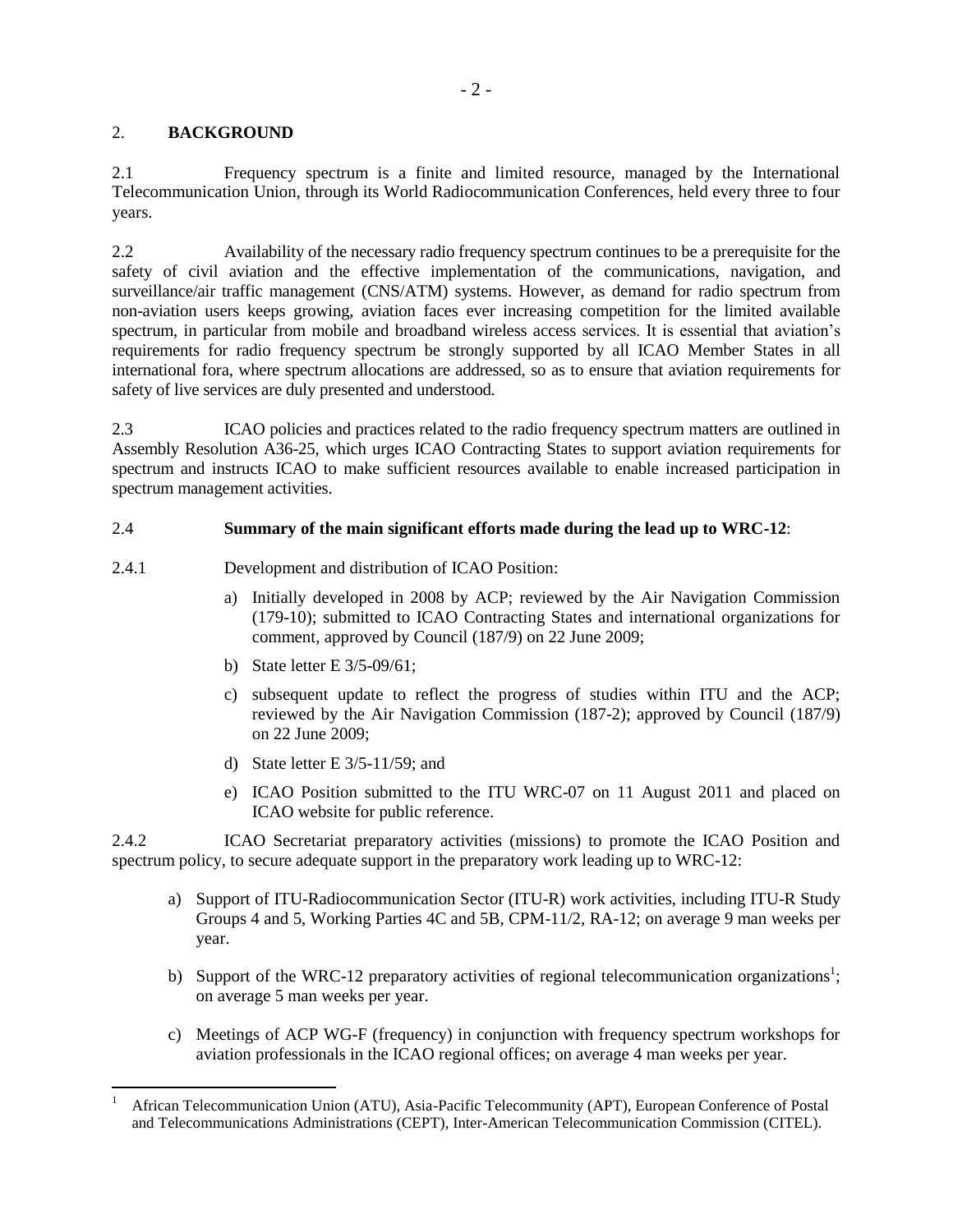#### 3. **Results of the Conference on the agenda items related to International Civil Aviation**

3.1 Details of the results of the conference on all agenda items relevant to aviation are contained in the Appendix to this paper. In summary, the main results for civil aviation are as follows:

3.2 This WRC continued the trend set by the last conference, towards increased flexibility of aeronautical spectrum allocations. This was mainly achieved under agenda items 1.3 and 1.4 of the conference, by enabling the sharing of spectrum between aeronautical mobile (route) allocations and aeronautical radionavigation allocations, while limiting the use of such shared allocations to systems which operate in accordance with ICAO SARPs.

## 3.3 **WRC-12 Agenda Item 1.3**

3.3.1 This agenda item was to consider spectrum requirements to support the safe operation of unmanned aircraft systems (UAS) in non segregated airspace.

3.3.2 A new allocation to the aeronautical mobile (route) service (AM(R)S) in support of UAS was agreed in the band 5 030 – 5 091 MHz, the core band for the operation of the microwave landing system (MLS). There has been very limited implementation of MLS to date, and therefore the band had lately been subject to increasing attention and interest by other frequency spectrum users. The new AM(R)S allocation, in addition to serving the needs of the UAS, reinforces the claim of aviation to remain the prime user of this band, while preserving the current priority access for the MLS. As a further measure to protect civil aviation access to this band, use of this new AM(R)S allocation is limited to internationally standardized aeronautical systems. An existing allocation to the aeronautical mobile satellite (route) service (AMS(R)S) in the band  $5000 - 5150$  MHz was similarly modified to be limited to internationally standardized aeronautical systems.

3.3.3 The use of fixed satellite service (FSS) spectrum allocations to support the safe integration of UAS in non-segregated airspace received much interest during the conference and several proposals were developed and addressed, some of which were of much concern to the ICAO delegation as they attempted to circumvent the fundamental principle of *safeguarding life and property*, as defined in the ITU Constitution and the Radio Regulations. FSS is not defined as a safety service, and, due to lack of effective radio regulatory measures, FSS frequency coordination and interference mitigation relies to a large extent on voluntary commercially motivated cooperation between the various FSS operators. Finally a compromise was struck, where by the ITU Radiocommunication Sector (ITU-R) was instructed to conduct studies to identify appropriate technical, regulatory and operational recommendations, and an agenda item for WRC-15 was agreed, addressing possible regulatory actions to support use of FSS frequency bands for UAS communication and control links, based on the results of the ITU-R studies and consistent with the requirements of a safety service. It is essential that ICAO actively contributes and participates in these studies to ensure a favourable outcome for civil aviation.

Appendix, paragraphs 3 and 12 refer.

## 3.4 **WRC-12 Agenda Item 1.4**

3.4.1 Under this agenda item, it was sought to finalize new allocations made to the aeronautical mobile (route) service during WRC-07.

3.4.2 Further regulatory measures were made to finalize the provisional allocations made at WRC-07 to the AM(R)S in the frequency bands  $112 - 117.975$  and  $960 - 1164$  MHz. These new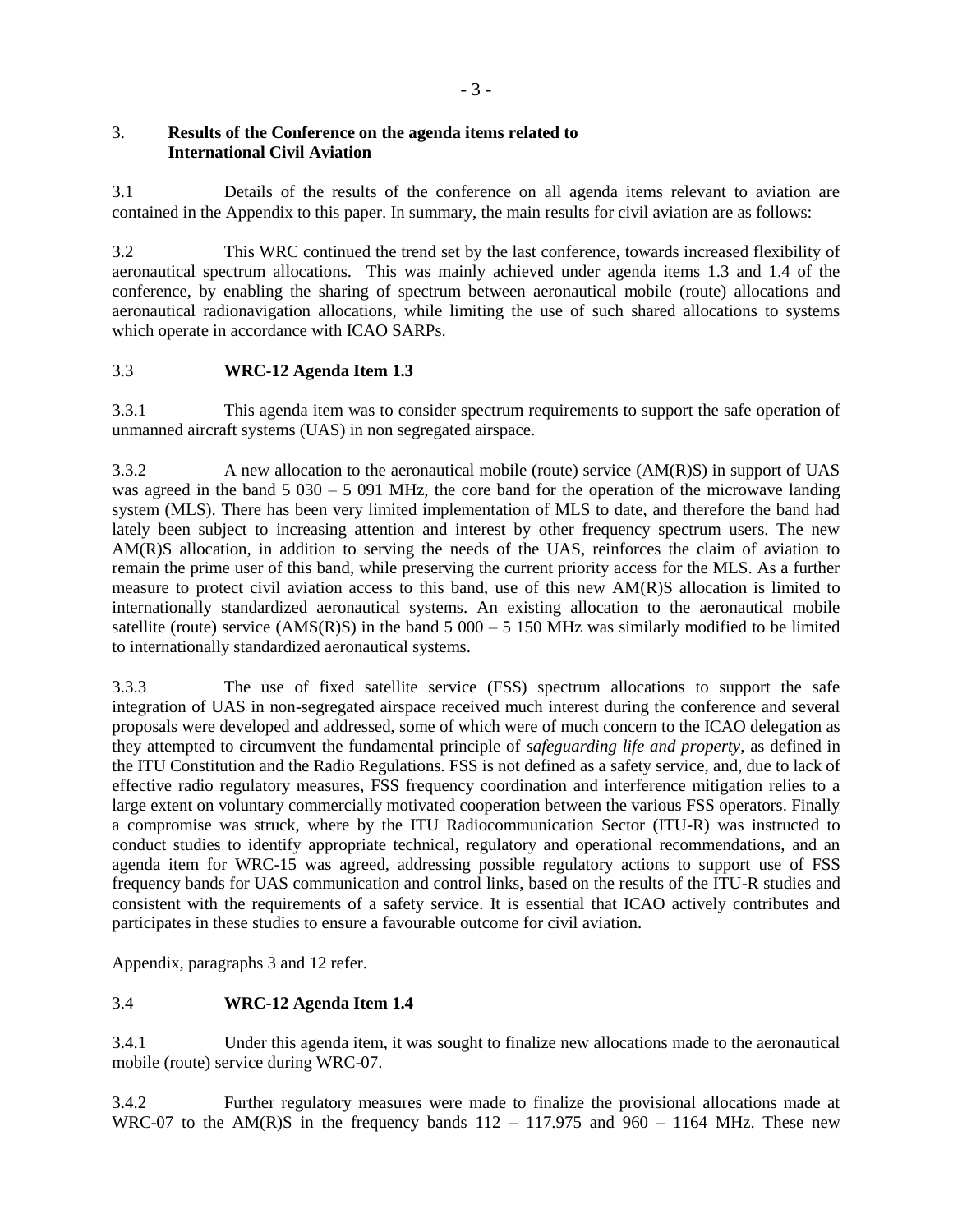allocations will be shared with existing allocations to the aeronautical radionavigation service (ARNS) in a manner which does not burden existing and future implementations of ARNS systems. The new allocations pave the way for more efficient and flexible aeronautical use of these frequency bands, while adding a layer of protection for civil aviation use by means of the new radio regulatory requirement; that systems using these bands need to be ICAO standardized.

3.4.3 At WRC-07, a 59 MHz wide allocation was made to the new aeronautical air/ground airport surface communications system currently being standardized for use in the 5 GHz band. One of the tasks before this conference was whether this system needed more spectrum, and if so, whether an additional allocation could be made. Due to heavy pressures from potentially affected users of the spectrum under scrutiny, mainly GNSS interests, the conference could not come to an agreement on this issue, and no additional allocation was made in support of the new aeronautical airport surface system.

Appendix, paragraph 4 refers.

## 3.5 **WRC-12 Agenda Item 1.7**

3.5.1 Under agenda Item 1.7, the Conference addressed the long-standing issue of access to the bands 1 545 - 1 555 MHz and 1 646.5 -1 656.5 MHz for AMS(R)S users. In those bands, AMS(R)S users are given priority of access over other satellite users (land mobile and maritime mobile) through appropriate provisions of the Radio Regulations. However, the practical effectiveness of the procedures for the application of those provisions was questionable. The procedures were not in the public domain (they were based on confidential agreements among satellite operators), nor were the outcomes of the application of the procedure (i.e. the final spectrum assignments to different users). The overall lack of transparency of the process had been challenged by ICAO and others on several occasions, most recently at WRC-07. WRC-07 therefore agreed that the matter should be on the agenda of WRC-12.

3.5.2 The issue remained very controversial throughout the ITU-R study cycle leading up to the conference. However, at the Conference a satisfactory consensus was found, and several provisions were approved that, taken together, achieve the purpose of strengthening AMS(R)S access, as requested by the ICAO position. Specifically, the conference introduced in the Radio Regulations a detailed Annex describing the procedures for the application of the AMS(R)S priority, and accepted the optional involvement of ICAO in the validation of the AMS(R)S traffic requirements (if requested by an AMS(R)S operator). The former provision effectively addresses the transparency issue, while the latter provides additional support for AMS(R)S operators' claims to spectrum and reinforces their position when claiming priority over other users.

Appendix, paragraph 5 refers.

3.6 A number of aviation relevant items were put on the agenda for WRC-15, including the following:

3.6.1 Wireless avionics intra-communications (WAIC) systems have been identified by the aerospace industry as a means to increase cost-efficiency and environmental friendliness while maintaining required levels of safety, through the reduction of aircraft weight through the use of wireless technology and by the introduction of sensors/ transducers on parts of the airframe hitherto not easily accessible, potentially making more efficient airframe designs possible. To support this important initiative by the aerospace industry, appropriate frequency spectrum needs to be identified and made available for WAIC on a worldwide basis.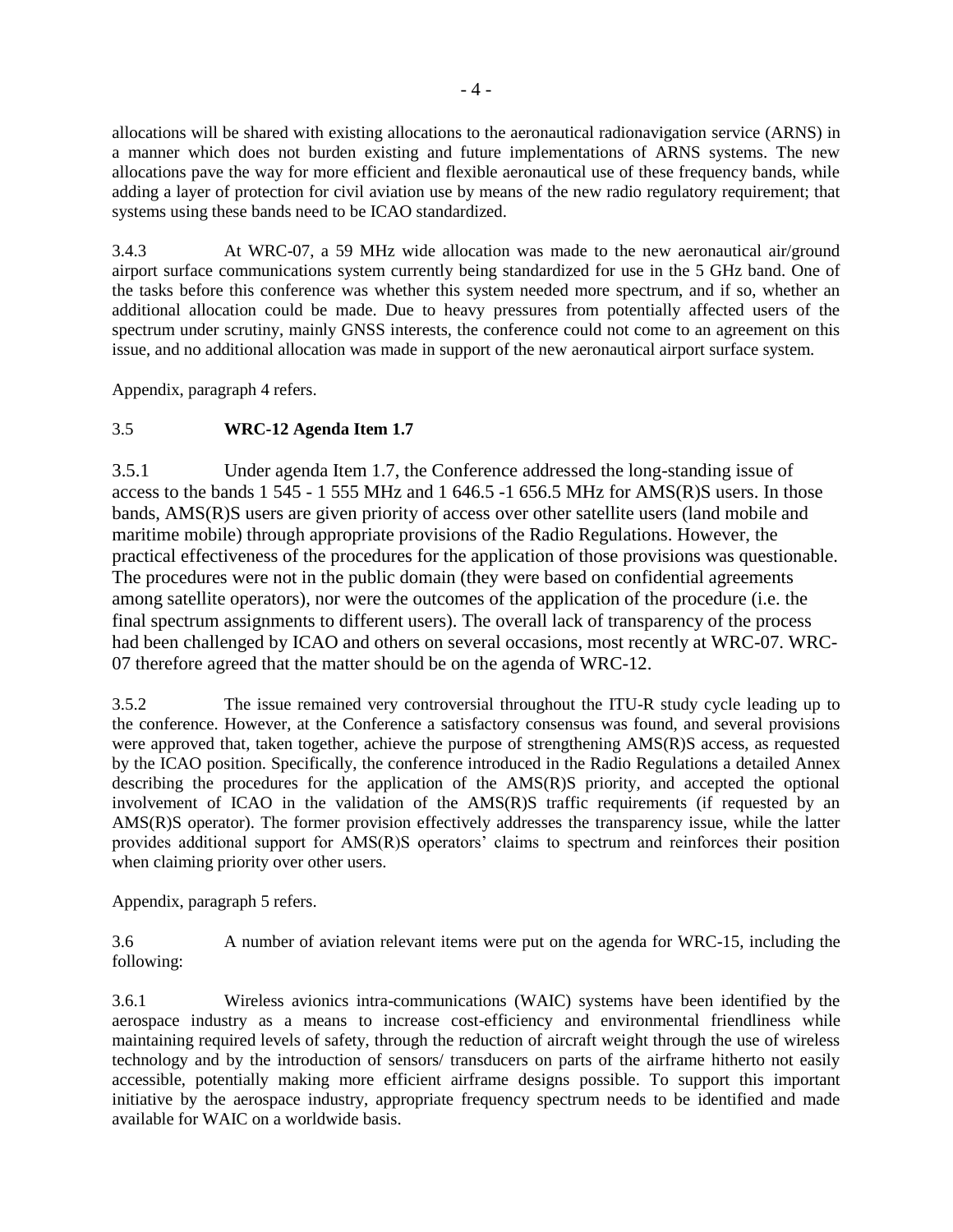3.6.2 In support of additional spectrum requirements to support UAS operations in a safe manner in non segregated airspace, an agenda item was assigned to WRC-15, to develop regulatory actions to support the use of FSS frequency bands for UAS command and control links, while ensuring the safe operation of UAS in non-segregated airspace, consistent with the provision of a safety service, making reference to No. **4.10** in the Radio Regulations. See also paragraph 3.3.

3.6.3 WRC-12 approved a new Resolution, addressing the support of civil aviation VSAT communications in the 3.4 – 4.2 GHz band (C-band) in the AFI region. The resolution addresses concerns related to the increasing demand from mobile system operators and other parties for access to the bands used by civil aviation VSAT communications, which could potentially threaten the continued availability of VSAT frequencies for civil aviation use. The Resolution calls for ITU-R studies on technical and regulatory measures to support the existing and future aeronautical and meteorological use of VSAT in the C-band. While there is no specific agenda item at WRC-15 for this issue, the Resolution calls for a review of the results of the studies and an action by WRC-15 as appropriate. The results of the studies will be reported to the WRC-15 through the report of the Director of the ITU Radiocommunication Bureau.

3.6.4 Finally, what is probably the most critical and far-reaching item on the agenda for WRC-15, is to address spectrum requirements for new allocations for the mobile service, including broadband wireless access (BWA) and the international mobile telecommunications (IMT). It is expected that the proponents of many of the WRC-15 agenda items will consider and propose potential sharing or use of aeronautical spectrum in one or more bands.

Appendix, paragraph 17 refers.

#### 4. **Conclusions**

4.1 In general, the conference results conformed to the ICAO Position. A significant element in the ICAO preparatory activities for this conference was the early awareness and involvement of Contracting States in the development of the ICAO Position. Major factors contributing to this achievement included:

- a) the early development and dissemination of the draft ICAO Position by the Secretariat and the Air Navigation Commission, assisted by ACP Working Group F and the NSP Spectrum sub-group;
- b) the active participation by ICAO experts in the preparatory work of the ITU, including the relevant meetings of the ITU-R (e.g. Study Groups 4 and 5, including the relevant Working Parties, as well as the Conference Preparatory Meeting (CPM));
- c) the increased participation by ICAO experts in the meetings of the regional telecommunication organizations (APT, CEPT, CITEL, ATU). The involvement and assistance of the regional offices proved important in supporting the development of proposals by the regional telecommunication organizations to the conference which were in line with the ICAO Position:
- d) organization of ACP working group meetings and ICAO radio frequency seminars in the regions;
- e) the implementation of Assembly Resolution A36-25; and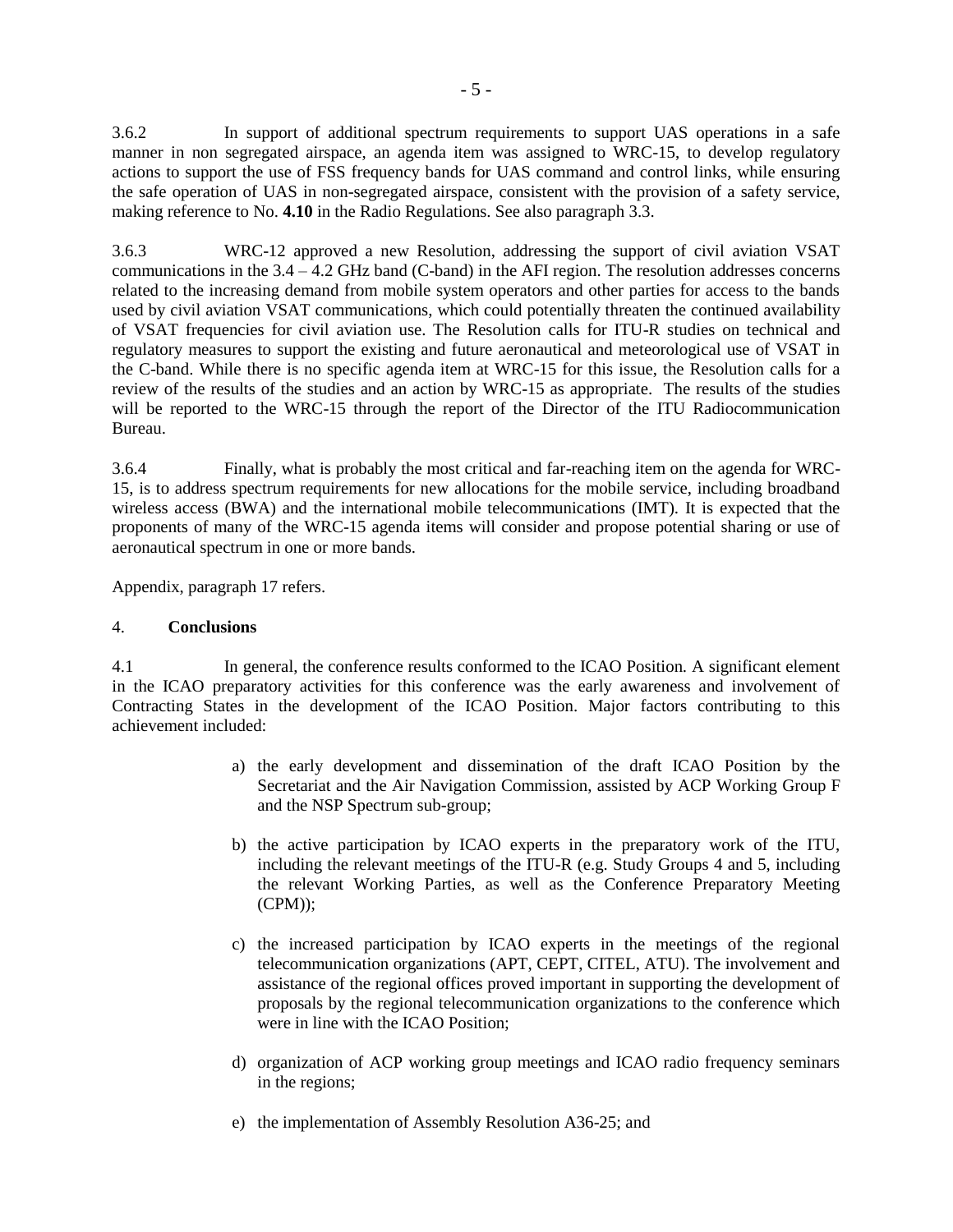f) active participation of the ICAO Delegation at the conference itself, during which the ICAO Position was often challenged, allowed ICAO to counter and refute numerous proposals that would adversely impact aeronautical spectrum.

4.2 An expeditious start of the ICAO preparatory activities for the next conference in 2015 is now essential. Working Group F of the Aeronautical Communications Panel will develop an initial draft of the ICAO Position by December 2012. A final review of the ICAO Position by the Air Navigation Commission, and a subsequent approval by the Council, is foreseen in 2013.

— — — — — — — —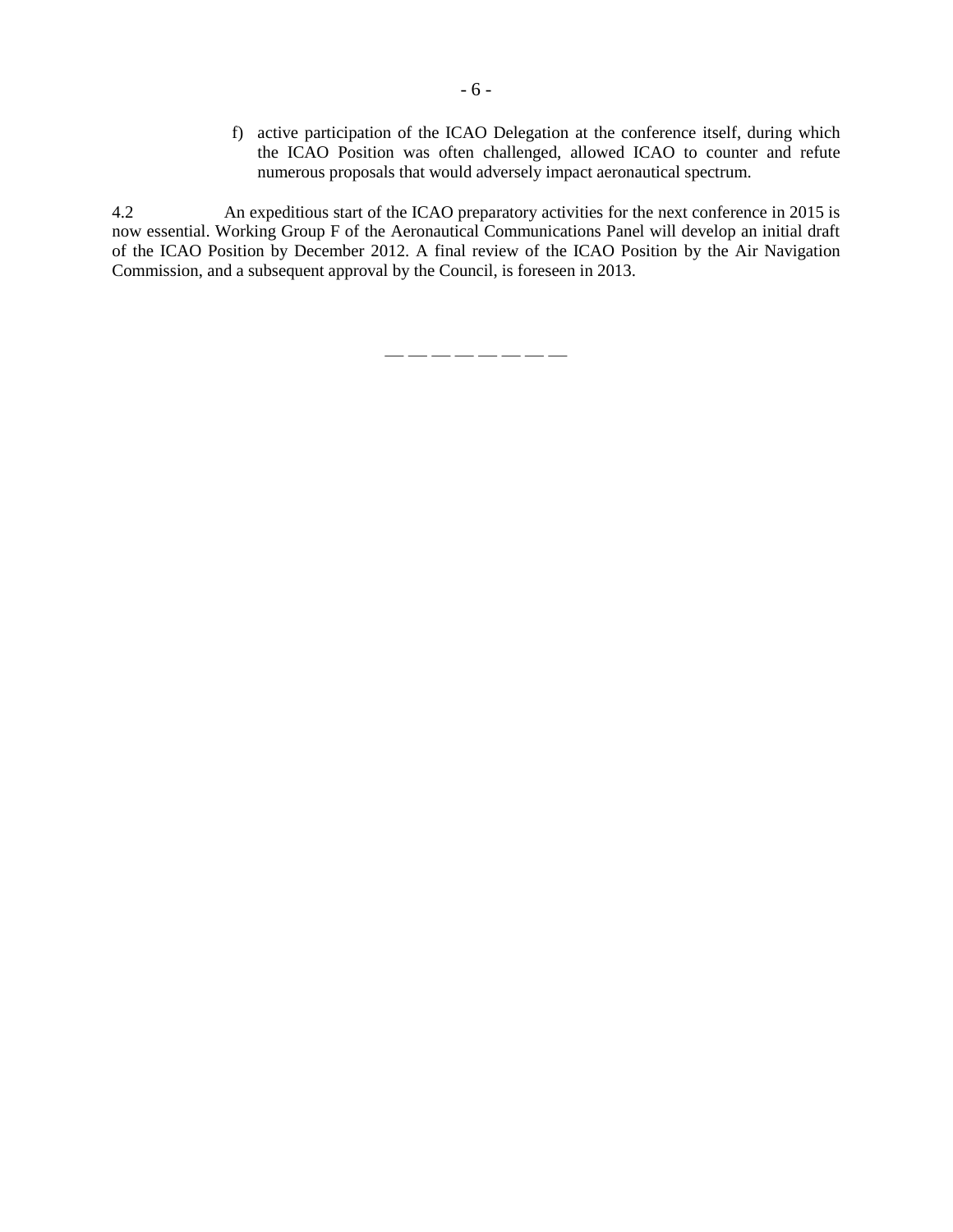**Appendix**

## **APPENDIX**

#### **WRC-12 RESULTS OF RELEVANCE TO INTERNATIONAL CIVIL AVIATION**

## **1. Agenda Item 1.1: To consider and take appropriate action on requests from administrations to delete their country footnotes or to have their country name deleted from footnotes, if no longer required, taking into account Resolution 26 (Rev. WRC-07).**

1.1 Under this agenda item, the ICAO Position supported the deletion of footnote No. **5.72** which allowed for the use of the bands 283.5 - 490 and 510 - 526.5 kHz by Norwegian fixed stations located north of 60°. Aeronautical Non-directional Beacons (NDB) operate in these bands. This footnote was deleted by the conference.

1.2 Footnotes Nos. **5.181**, **5.197** and **5.259** were introduced in about twenty countries in 1987 in view of the foreseen global transition from ILS to MLS and were intended to enable the introduction of the mobile service in the ILS bands as and when these would no longer be required for ILS. However, it has been apparent for a while that a global transition to MLS is not taking place as originally foreseen and that ILS will continue to be used by aviation for the foreseeable future. Therefore the existence of these footnotes is no longer justified. Most administrations have already removed their name from these footnotes at previous conferences, and this trend continued further during this conference.

1.3 The band 1 215 - 1 300 MHz is used by civil aviation for the provision of radionavigation services (primary radar) through footnote No. **5.331**. Footnote No. **5.330** also allocates the band in a number of countries to the fixed and mobile service. Given the receiver sensitivity of aeronautical uses of the band, ICAO does not support the continued inclusion of an additional service through country footnotes. Some country names were removed from Footnote No. **5.330** as a result of the conference, but the names of Djibouti, Egypt and Oman were added.

1.4 The ICAO Position supported the deletion of footnotes **5.362B** and **5.362C** which allocate the GNSS band 1 559-1 610 MHz on a secondary basis to the (terrestrial) fixed service in certain countries until 1 January 2015, after which time this allocation to the fixed service shall no longer be valid. The continued use by the fixed service constitutes a severe constraint on the safe and effective use of GNSS in some areas of the world, as coordination distances of up to 400 km between the stations of the fixed service and the aircraft would be required. Ten countries removed their names from footnotes **5.362B** and **5.362C** during WRC-12. This was a significant step forward towards achieving better worldwide protection of GNSS.

1.5 The band 4 200-4 400 MHz is reserved for use by airborne radio altimeters. Footnote No. **5.439** allows the operation of the fixed service in this band on a secondary basis. Radio altimeters are a critical element in aircraft automatic landing systems and serve as a sensor in ground proximity warning systems. The ICAO Position recommended deletion of this footnote. As a result of this conference, only one country now remains in this footnote, Iran (Islamic Republic of).

2 Agenda Item 1.2: Taking into account the ITU-R studies carried out in accordance with Resolution 951 (Rev. WRC-07), to take appropriate action with a view to enhancing the international regulatory framework.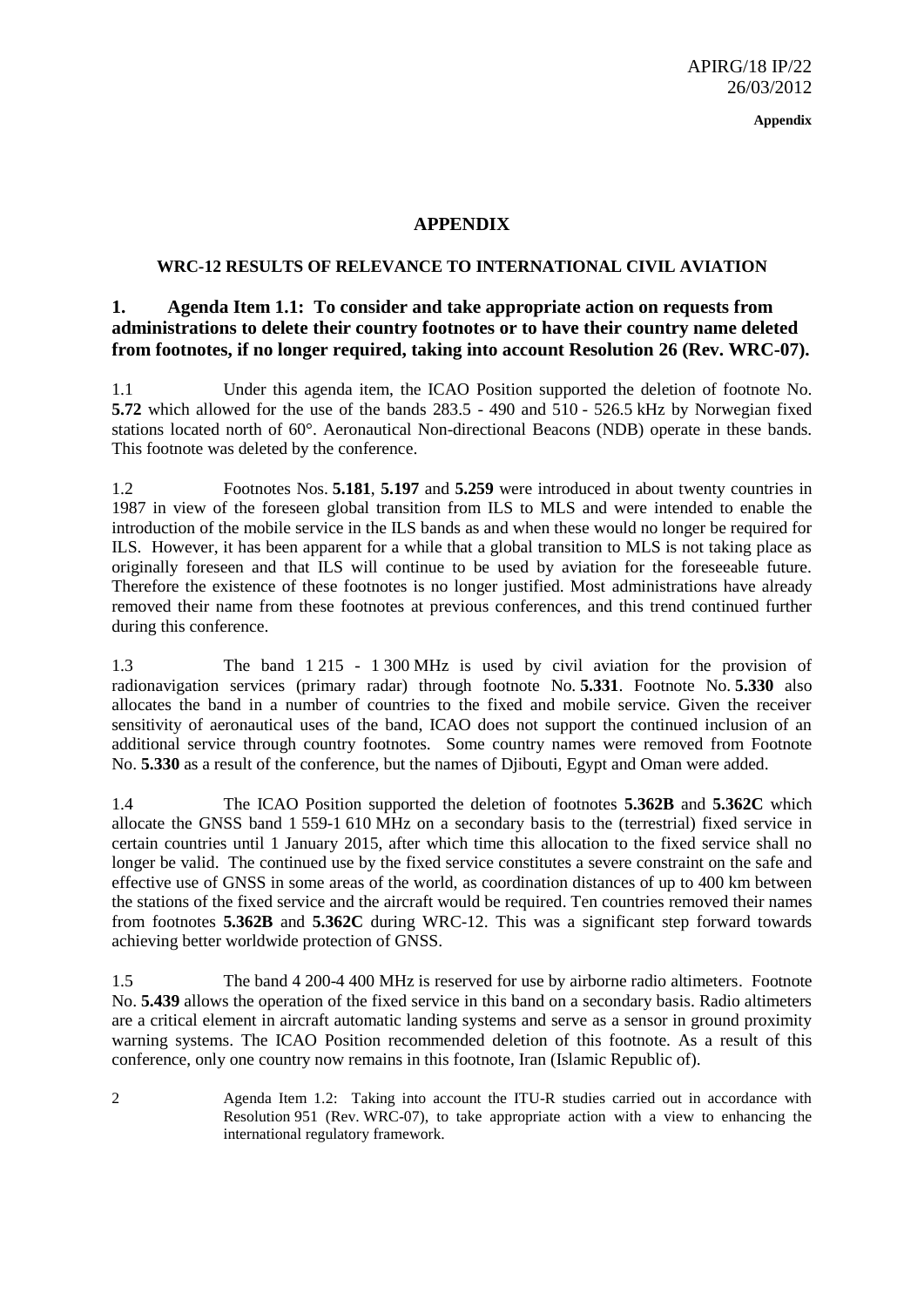The ICAO Position on this agenda item was to support new provisions or modifications to existing provisions that improve the flexibility with which spectrum allocated to aeronautical safety services can be used by aviation and/or tighten regulatory provisions that enhance the protection of aviation systems. Furthermore, the position was to ensure that any other measures taken at WRC-12 under this agenda item would not have an adverse impact on the use or protection of aeronautical systems.

No new radio regulatory measures were developed under this agenda item and Resolution **951**, which described the studies to be performed under this agenda item, was suppressed. This was fully in line with the ICAO position. Also, in line with ICAO proposals, the WRC continued the trend set by the last conference, towards increased flexibility of aeronautical spectrum allocations. This was mainly achieved under agenda items 1.3 and 1.4 of this conference, by enabling the sharing of spectrum between aeronautical mobile (route) allocations and aeronautical radionavigation allocations, while limiting the use of such shared allocations to systems which operate in accordance with ICAO SARPs.

3 Agenda Item 1.3: To consider spectrum requirements and possible regulatory actions, including allocations, in order to support the safe operation of unmanned aircraft systems (UAS), based on the results of ITU-R studies, in accordance with Resolution 421 (WRC-07).

3.1 The ICAO Position was to support, based on the results of studies identified in Resolution **421**, any modification to existing allocations, or new allocations required to accommodate UAS operations in non-segregated airspace while maintaining the safety and regularity of flight of all types of aircraft. Accordingly, the ICAO position was also to ensure that allocations used, in particular, for UAS command and control, ATC relay and sense and avoid in non-segregated airspace are in the aeronautical mobile (route) service (AM(R)S), aeronautical mobile satellite (route) service (AMS(R)S) and/or aeronautical radionavigation service (ARNS) and do not adversely affect existing aeronautical systems. Furthermore, the position was to oppose the use of this agenda item to seek new spectrum allocations to meet payload requirements.

3.2 In the preparations leading up to the conference, ITU-R studies, supported by ICAO, identified a requirement of 34 MHz of terrestrial spectrum and up to 56 MHz of satellite spectrum to support UAS line-of-sight (LOS) and beyond-line-of-sight (BLOS) command and control communications  $(C^3)$  (the ITU equivalent terminology for  $C^3$  is Control and Non-Payload Communications (CNPC)).

3.2.1 For LOS links, the studies prior to the conference concentrated mainly on three potential candidate aeronautical safety bands: 960 – 1 164 MHz (DME band), 5 030 – 5 091 MHz (MLS band) and  $15.4 - 15.5$  GHz (ARNS band).

3.2.2 For BLOS links the main focus was on the 5 030 – 5 091 MHz band, which already has an appropriate AMS(R)S allocation which could support such use, and existing allocations to the Fixed Satellite Service in the 11/12/14 GHz (Ku) 20/30 GHz (Ka) bands.

3.3 The methods addressed during the conference concentrated mainly on the 5 GHz band for both LOS and BLOS, as well as existing FSS allocations in the Ku and Ka bands in support of BLOS. In the light of the mounting pressures from other services (IMT and BWA in particular) and the very limited implementation of MLS to date, aviation supported the shared use of the 5 GHz MLS band for the provision of both LOS and BLOS services, while maintaining a priority to MLS use in this band. On the other hand, ICAO did strongly oppose the use of little modified FSS allocations, without additional special radio regulatory provisions to reflect the safety-of-life criticality of BLOS C 3 links in support of UAS.

3.3.1 In addition to safety through technically robust links as defined in relevant ICAO SARPs, the provision of aeronautical safety services relies on the use of AM(R)S and AMS(R)S allocations. AM(R)S and AMS(R)S are defined in the Radio Regulations as services *used*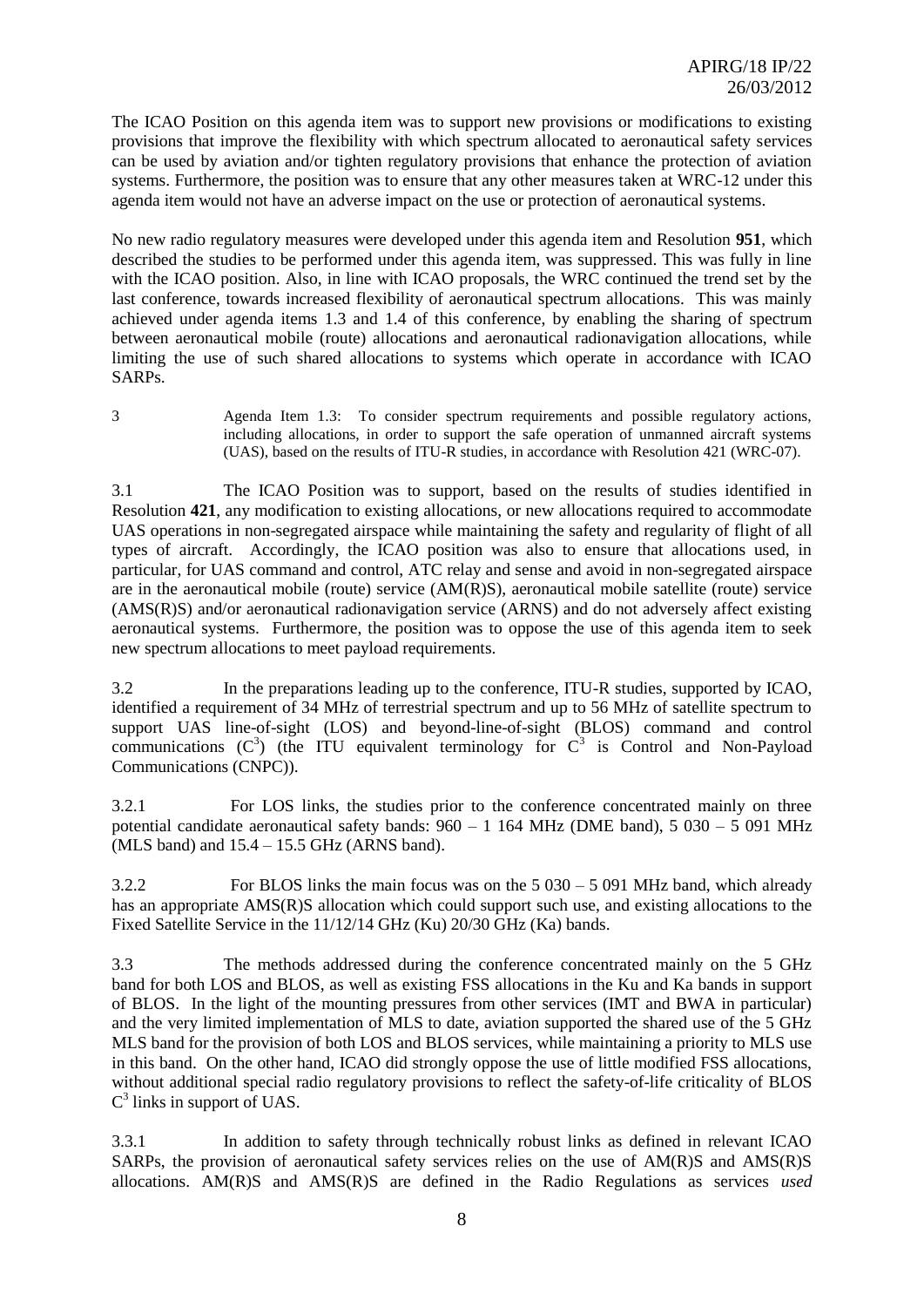*permanently or temporarily for the safeguarding of human life and property*, and as such, any frequency bands providing safety of life services enjoy special measures in the Radio Regulations to ensure freedom from interference and to mitigate any eventual interference through swift regulatory action by the responsible radio regulators. This is reflected in No. **4.10**.

3.4 On the other hand, FSS is not defined as a safety service, and, due to lack of existing and effective radio regulatory measures, FSS frequency coordination and interference mitigation relies today, to a large extent, on voluntary commercially motivated cooperation between FSS operators.

3.5 The results of the conference were:

3.5.1 LOS: While retaining priority to the MLS service in the 5 030 – 5 091 MHz band, this band was also allocated to the AM(R)S, limited to internationally standardized aeronautical systems. Unwanted emissions from the AM(R)S in this band shall be limited to protect RNSS system downlinks in the adjacent 5 010 – 5 030 MHz band (future GNSS service and user downlink band).

3.5.2 BLOS: An existing allocation to the AMS(R)S in the 5 000 – 5 150 MHz band was slightly modified. In the bands  $5\,000 - 5\,030$  MHz and  $5\,091 - 5\,150$  MHz, the allocation was limited to internationally standardized aeronautical systems. In the band 5 030 – 5 091 MHz, coordination procedures were modified from No. **9.21** to No. **9.11A** which is more appropriate for coordination with terrestrial services, and the allocation was limited to internationally standardized aeronautical systems.

3.5.3 In line with WRC-07, and as reflected further under agenda item 1.4 during this conference; when making allocations to AM(R)S in bands already allocated to ARNS and used by ICAO standardized systems, it was acknowledged that compatibility between ICAO standardized systems would be taken care of within ICAO. Hence these new AM(R)S and AMS(R)S allocations are limited to internationally standardized aeronautical systems.

3.5.4 The conference did not support the allocation or use of FSS spectrum for the provision of BLOS  $C^3$ , without substantive modifications to such allocations. Such required modifications were not identified at the conference. However, a study item was assigned to the upcoming ITU-R cycle; to identify technical, regulatory and operational recommendations, and an agenda item for WRC-15 was agreed; to consider, based on the result of the ITU-R studies, the possible regulatory actions to support the use of FSS frequency bands for the UAS  $C<sup>3</sup>$  links, while ensuring the safe operation of UAS  $C<sup>3</sup>$  links, consistent with the provision of a safety service, making reference to No. **4.10**. ICAO was invited to participate in the ITU-R studies.

3.5.5 As a consequence of the above, Resolution **421** (WRC-07) was suppressed. The above results are fully in line with the ICAO position.

4 Agenda Item 1.4: To consider, based on the results of ITU-R studies, any further regulatory measures to facilitate introduction of new aeronautical mobile  $(R)$  service  $(AM(R)S)$  systems in the bands 112 - 117.975 MHz, 960 - 1 164 MHz and 5 000 - 5 030 MHz in accordance with Resolutions 413 (Rev. WRC-07), 417 (WRC-07) and 420 (WRC-07).

#### **4.1 Three separate issues were addressed under this item:**

4.2 112 – 117.975 MHz

4.2.1 In order to support future requirements for air-ground communications, in particular to extend the current usage of the band 117.975-137 MHz in congested areas (e.g. Europe), WRC-07 made a provisional  $AM(R)S$  allocation in the  $108 - 117.975 MHz$  band, pending further studies before WRC-12.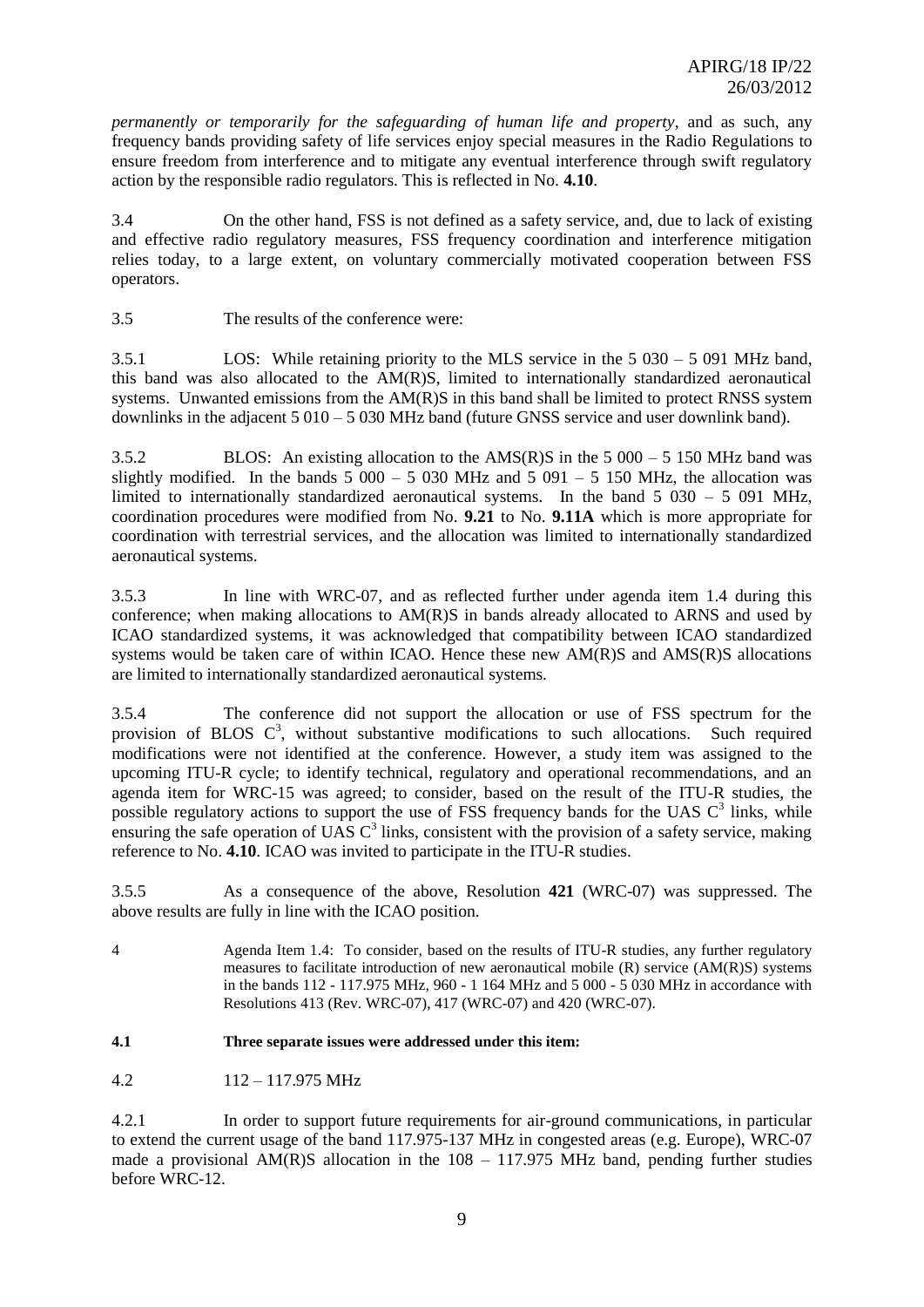4.2.2 ITU-R, with the assistance of ICAO, has studied any potential compatibility issues between the analogue broadcasting and AM(R) services that may arise from the introduction of AM(R)S systems in the band  $112 - 117.975$  MHz. The result of these studies confirms that no harmful interference will arise from the introduction of  $AM(R)S$  in the band  $112 - 117.975 MHz$  into analogue FM broadcasting receivers below 108 MHz and that both services can operate on a compatible basis. Regarding the compatibility with digital broadcasting service below 108 MHz, it was agreed to pursue this matter under traditional ITU-R activities and outside the WRC process.

4.2.3 Consequentially the allocation was confirmed and Resolution **413** was amended accordingly. It should be noted that this new AM(R)S allocation is shared with the ARNS in a manner that fully protects the ARNS. Furthermore, the allocation is limited to systems which meet ICAO SARPs published in Annex 10 to the ICAO Convention.

#### 4.3 960 – 1 164 MHz

4.3.1 WRC-07 made a provisional AM(R)S allocation in the band 960 – 1 164 MHz to support the introduction of future applications and concepts in air traffic management requiring safety critical aeronautical communication. While recognizing that ICAO will take care of compatibility issues between ICAO standardized ARNS and AM(R)S systems sharing this allocation, ITU-R has conducted studies on operational and technical means to facilitate sharing between non-ICAO ARNS systems and the potential future  $AM(R)S$  systems identified to operate in the frequency band  $960 - 1$ 164 MHz.

4.3.2 The results of the ITU-R studies provide separation distances below which sitespecific compatibility studies should be performed in order to ensure that in particular the non-ICAO standardized ARNS systems operating in Armenia, Azerbaijan, Belarus, Bulgaria, China, the Russian Federation, Kazakhstan, Mongolia, Uzbekistan, Kyrgyzstan, Tajikistan and Ukraine remain protected.

4.3.3 Consequentially the allocation was confirmed and Resolution **417** was amended accordingly. It should be noted that this new AM(R)S allocation is shared with the ARNS in a manner that fully protects the existing and future use of ARNS in this frequency allocation. Furthermore, the allocation is limited to systems which meet ICAO SARPs published in Annex 10 to the ICAO Convention. Coordination procedures to protect the non-ICAO ARNS system identified above, were defined in a manner which ensures that affected countries respond to coordination requests, as a nonreply is considered as acknowledgement of being unaffected.

4.4 5 GHz air/ground aeronautical surface (WiMAX) system

4.4.1 Studies for WRC-07 indicated that 60 – 100 MHz were required for the new air/ground aeronautical surface (sometimes branded as AeroMACS) system planned in the 5 GHz band. WRC-07 allocated 5 091 – 5 150 MHz to the AM(R)S. This 59 MHz wide allocation is shared with the existing ARNS, fixed satellite service (FSS), aeronautical mobile telemetry, and an aeronautical security (AS) application which was pushed by some members of the aeronautical industry during WRC-07.

4.4.2 ITU-R studies in preparation for WRC-12 have focused on two issues; a) whether more spectrum was required for this service; b) compatibility studies to identify whether the this service could share the band  $5000 - 5030$  MHz, or parts of that band, without undue impact to other existing or planned services.

4.4.3 As regards a), the outcome of further studies in ITU-R and ICAO indicated that the 59 MHz shared allocation is not sufficient. ACP WG-F has concluded that about 90 MHz would be required to provide the necessary bandwidth for all the envisaged air/ground applications to be supported by the new service. The basis for these results is a method which satisfies the present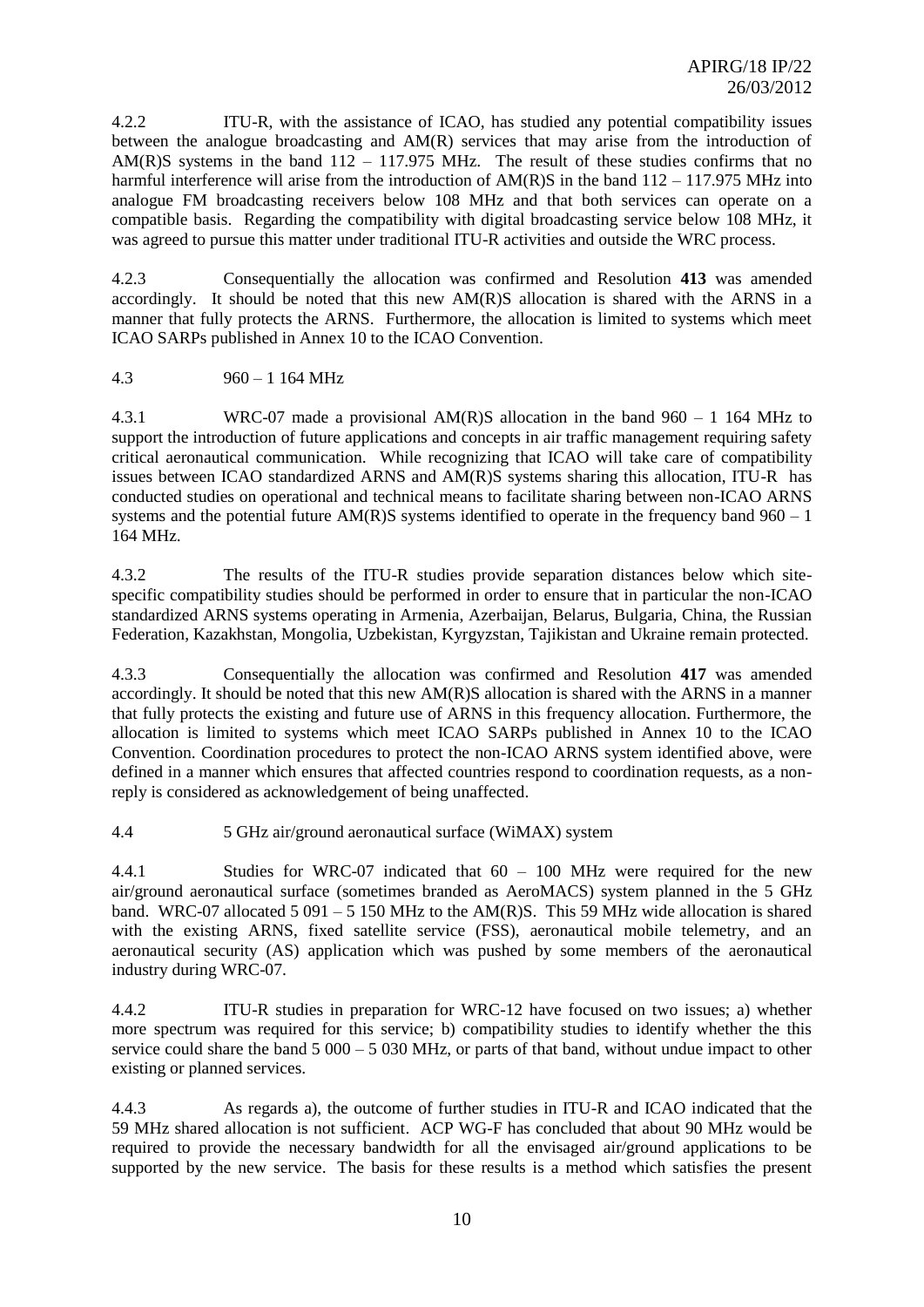sharing conditions with the existing low earth orbit (LEO) FSS, as specified in footnote No. **5.444A.**  To satisfy these stringent sharing conditions, the methodology is based on a maximum of 500 airports being visible to the satellite footprint, and only 1 transmitter being active on each frequency, at each airport at any given instant in time. Recently a different methodology was introduced in ITU-R, this methodology proposing a *frequency reuse of one*, in essence multiple transmitters being active simultaneously on the same frequency at each airport. Frequency reuse of one is a new development in the mobile or broadband industry, its standards are still immature, and the technology is unproven as regards achievable quality of service performance. The IEEE 802.16(2009) standard, which the aeronautical SARPs currently under development are based on, is technically capable of using a frequency reuse of one methodology. A recent ITU-R report indicates that such frequency reuse requires 20 to 30 dB higher transmitting power per transmitter for appropriate signal/noise shaping. This method makes no attempt at trying to satisfy existing radio regulatory sharing conditions, to protect the FSS (earth-Space) feederlink present in the band.

4.4.3.1 As regards b), the frequency band 5 000 – 5 010 MHz is used as a global navigation satellite service (GNSS) (earth-Space) feederlink for Galileo (Europe) and OZSS (Japan).  $5\ 010 - 5$ 030 MHz is planned for GNSS service and user links (space-Earth). During the ITU-R studies which commenced after WRC-07, it was agreed, due to the current immaturity of GNSS user and service link requirements, to concentrate only the band  $5000 - 5010$  MHz as a potential additional frequency allocation to the new aeronautical surface service in the 5 GHz band. The agreed ITU-R studies confirm that sharing in the band  $5000 - 5010$  MHz is feasible, given similar conditions as were used to establish compatibility with the FSS in the band  $5091 - 5150$  MHz.

4.4.4 During the WRC it became apparent that an additional allocation of 10 MHz in the 5 GHz band was only supported by USA and African States, while there was very strong opposition from other Regions*.* Aviation in general did not appear to have a strong opinion on this issue, while the GNSS community was strongly represented. The allocation WRC-07 made to the AS within the 5  $091 - 5$  150 MHz band was revoked by this conference. This slightly improves the spectrum access available to the AM(R)S allocation for the air/ground aeronautical surface system in the band  $5\,091$  – 5 150 MHz.

## 4.5 Overall results

4.5.1 Overall, agenda item 1.4 can be declared a success. The new AM(R)S allocations in the  $108 - 117.975$  MHz and  $960 - 1164$  MHz bands, will be shared with existing ARNS in a manner which does not burden existing and foreseen future implementations of the ARNS. These new allocations pave the way for more efficient and flexible aeronautical use of these frequency bands, and also add a radio regulatory requirement for ICAO standardized systems in these bands. While it was not possible to get a 10 MHz wide additional allocation for the 5 GHz air/ground airport surface system during this conference, indications are that States which require additional bandwidth to support very large airports will have access to additional spectrum through use of Article **4.4** of the Radio Regulations. Also, WRC-15 will re-examine the FSS allocation currently present in the 5 091 – 5 150 MHz band.

5 Agenda Item 1.5: To consider worldwide/regional harmonization of spectrum for electronic news gathering (ENG), taking into account the results of ITU-R studies, in accordance with Resolution 954 (WRC-07).

5.1 This agenda item was to address spectrum needs associated with terrestrial portable radio equipment used by services ancillary to radio and television broadcasting. Despite considerable efforts made by the proponents for electronic news gathering, the conference did not agree to modifications to the Radio Regulations in support of this agenda item. The ICAO Position, to oppose any allocation which would adversely affect the interests of aviation, is fully covered by this outcome.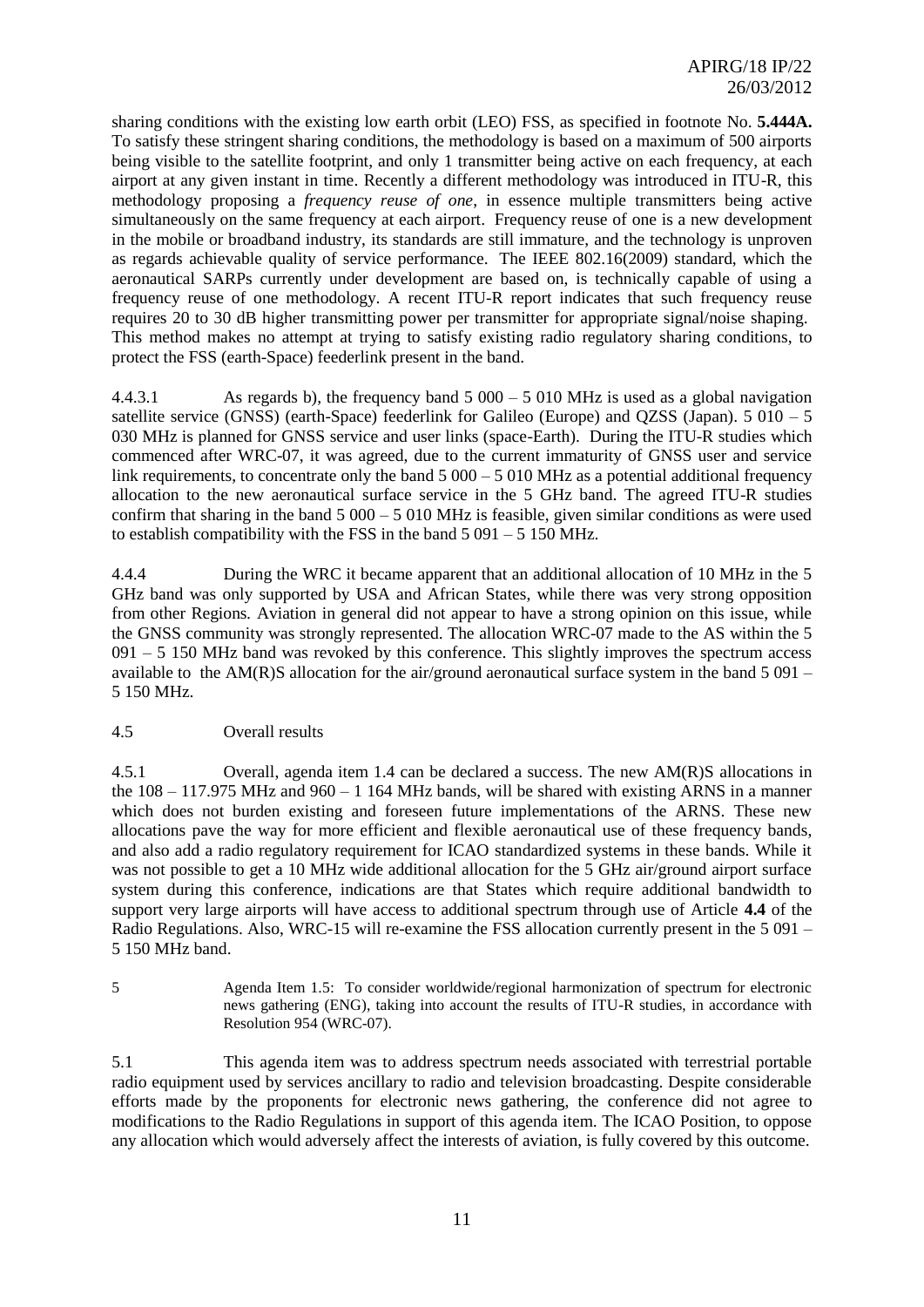6 Agenda Item 1.7: To consider the results of ITU-R studies in accordance with Resolution 222 (Rev. WRC-07) in order to ensure long-term spectrum availability and access to spectrum necessary to meet requirements for the aeronautical mobile-satellite (R) service, and to take appropriate action on this subject, while retaining unchanged the generic allocation to the mobile-satellite service in the bands 1 525 - 1 559 MHz and 1 626.5 - 1 660.5 MHz.

6.1 The ICAO position on this agenda item was to support further regulatory provisions to strengthen AMS(R)S access to the bands 1 545 - 1 555 MHz and 1 646.5 -1 656.5 MHz including, if required, changes to No. **5.357A**, No. **5.362A** and Resolution **222** and taking into account the results of ITU-R studies.

6.2 Before WRC-97 the bands 1 545 - 1 555 MHz and 1 646.5 -1 656.5 MHz were allocated exclusively to the  $AMS(R)S$ , and therefore access by  $AMS(R)S$  users was intrinsically guaranteed by the Radio Regulations. Following the WRC-97 decision to replace the exclusive AMS(R)S allocation with a "generic" allocation to the mobile-satellite service (MSS), which forced sharing of the bands with maritime and land-mobile users, such guarantee was no longer available. Instead, an alternative footnote No **5.357A** was introduced to partially compensate for the loss of the exclusive allocation by giving AMS(R)S users priority of access to the band. The wording of the footnote and of the associated Resolution **222** were subsequently (WRC-2000) strengthened to state explicitly that MSS operators carrying non-safety-related traffic must yield spectrum if necessary to accommodate the spectrum requirements for AMS(R)S communications.

6.3 Since WRC-2000, the effectiveness of those provisions to ensure that AMS(R)S spectrum requirements are consistently met was challenged several times by at least one AMS(R)S operator. WRC-07 therefore agreed that the matter should be on the agenda of WRC-12.

6.4 The studies conducted by the ITU-R in preparation of WRC-12 concentrated on two main issues.

6.4.1 The first was whether the 1 545 - 1 555 MHz and 1 646.5 -1 656.5 MHz bands (2 x 10 MHz in total) would be sufficient to accommodate the long-term spectrum requirements for the AMS $(R)$ S. The conclusion was that the bands would be sufficient, as long as AMS $(R)$ S users were granted priority access to the bands (if necessary by forcing other users to vacate them).

6.4.2 The second and closely related issue was whether the regulatory provisions of footnote No **5.357A** and Resolution **222** were strong enough to ensure that AMS(R)S users were indeed granted priority access to the bands. The issue had arisen because, while those provisions unequivocally supported the priority access principle, there were doubts as to the effectiveness of the procedures for their application. The doubt were mainly related to the facts that such procedures were based on regional Memoranda of Understanding (MoU) governing the assignment of spectrum to MSS operators (including AMS(R)S), and that the content of the MoU was not in the public domain. Furthermore, the assignments agreed under the provisions of the MoU were not in the public domain either. This situation had led to conflicting claims as to whether AMS(R)S requirements were being met or not. Such claims could not be arbitrated by external parties, such as ICAO, due to the intrinsic lack of transparency of the process. On this second issue, the ITU-R studies did not reach a consensual conclusion. This divergence of views was reflected in the proposals submitted to the conference. While some proposals claimed that the issue did not exist and therefore no action was required, others (in line with the ICAO position) disagreed and advocated the introduction of a more transparent process, and in particular the involvement of ICAO.

6.5 The outcome of the conference favoured the ICAO position. Specifically, the conference agreed a substantial modification of Resolution **222**, introducing the following changes:

**a) administrations, if they so desire, are invited to have their AMS(R)S traffic requirements submitted to ICAO before the yearly MoU meetings in which spectrum assignments in the band**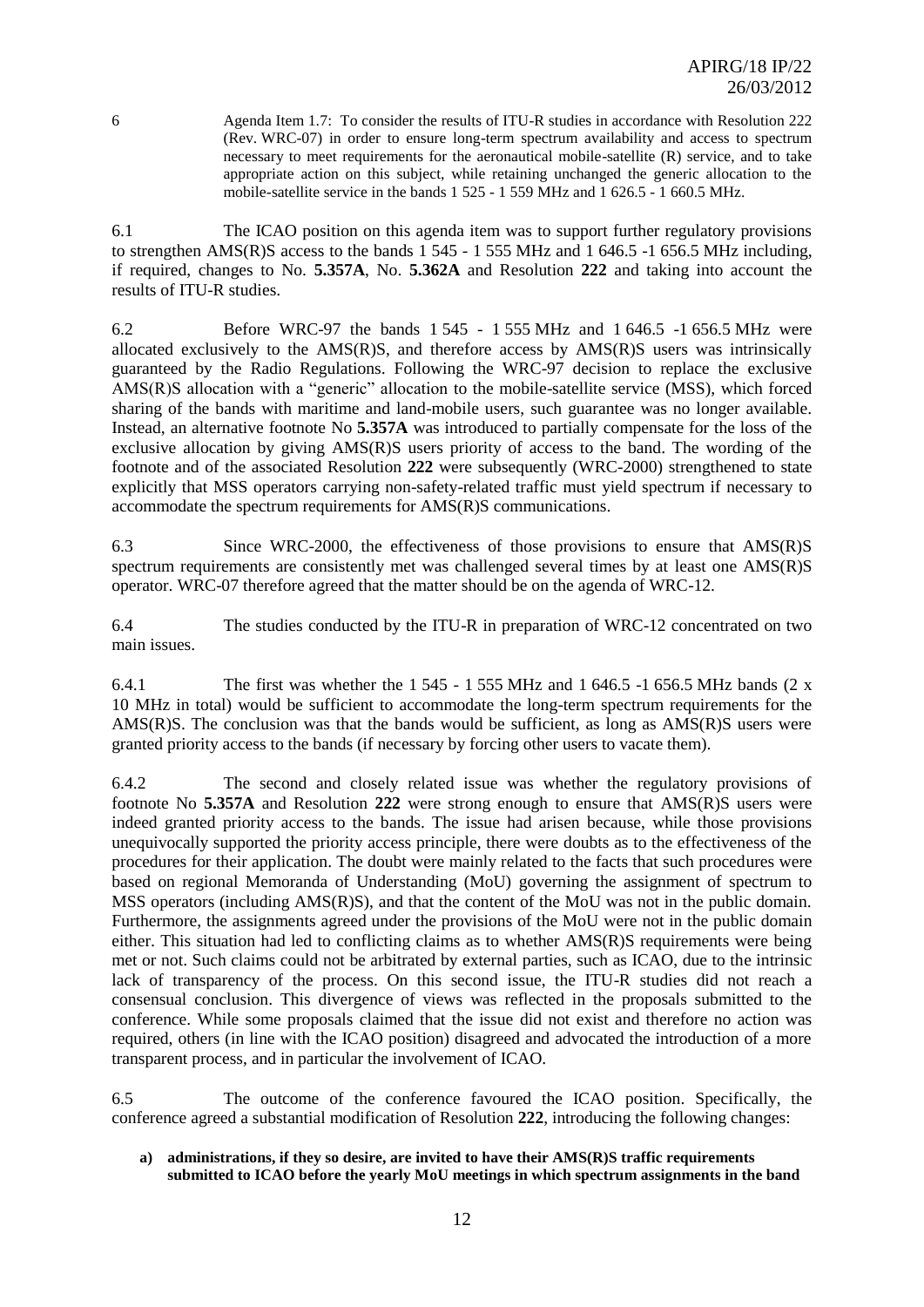**are agreed for the following year;**

- **b) ICAO is invited to evaluate and, as appropriate, comment on the AMS(R)S traffic requirements received from individual administrations, on the basis of the known global and regional aviation traffic requirements, including the time-scale of regional and global communication requirements;**
- **c) a new detailed Annex to the Resolution spells out the existing procedures in detail, with substantial modifications intended to ensure the transparency of the process, such as a requirement for administrations to make known the result of the spectrum assignment meetings, and the introduction of a "Reassessment Meeting" to be held if an administration claims that their AMS(R)S spectrum requirements have not been met (with a view assess the validity of the claim and subsequently redress the situation if required).**

6.6 Taken together, the changes achieve the purpose of strengthening AMS(R)S access, as required by the ICAO position. The introduction of the detailed Annex effectively addresses the long-standing issue of transparency. The optional involvement of ICAO in the validation of the AMS(R)S traffic requirements provides additional support for AMS(R)S operators' claims to spectrum and reinforces their position in the MoU meeting

7 Agenda Item 1.9: To revise frequencies and channelling arrangements of Appendix 17 to the Radio Regulations, in accordance with Resolution 351 (Rev. WRC-07), in order to implement new digital technologies for the maritime mobile service.

7.1 This agenda item sought to facilitate the introduction of new digital technologies in the HF frequency bands, as contained within Appendix **17** of the Radio Regulations. The ICAO Position was to ensure that the introduction of new modulation techniques and/or changes to the table contained in Appendix **17**, does not cause harmful interference to the AM(R)S operating according to the table contained in Appendix **27**, and operating in frequency bands adjacent to those operated by the maritime service.

7.2 Modifications were made to Appendix **17**, to accommodate wide band digital transmissions, using multiples of 3 kHz channels, in accordance with Recommendation ITU-R M.1798. Updates were also made to Article **52** *Special rules relating to the use of frequencies*, accordingly. These modifications do not affect AM(R)S spectrum, hence the updates are in line with the ICAO position.

8 Agenda Item 1.12: To protect the primary services in the band 37 - 38 GHz from interference resulting from aeronautical mobile service operations, taking into account the results of ITU-R studies, in accordance with Resolution 754 (WRC-07).

8.1 Prior to WRC-12, the frequency band 37 – 38 GHz contained a generic mobile allocation, shared with the fixed service as well as space research and fixed-satellite services. There has not been any aeronautical use of this band to date, however, prior to WRC-07, some concerns were raised about the potential incompatibility of aeronautical mobile use with other users in this band.

8.2 In 2007 the aerospace industry started developing a new concept, involving very low power point-to-point transmissions onboard aircraft to replace wiring and/or add sensors/transducers in locations on the airframe hitherto difficult to reach. During this early development phase, this frequency band was seen as a potential candidate band to support wireless avionics intracommunications (WAIC) systems. See also discussion on agenda item 8.2

8.3 Later, interest in this band was dropped by the aerospace industry, as preliminary R&D efforts indicated that lower frequency bands would have more favourable characteristics for WAIC use. Furthermore, the outcome of these studies indicated no realistic possibility of aeronautical mobile applications sharing this band with other users. As a result, WRC-12 modified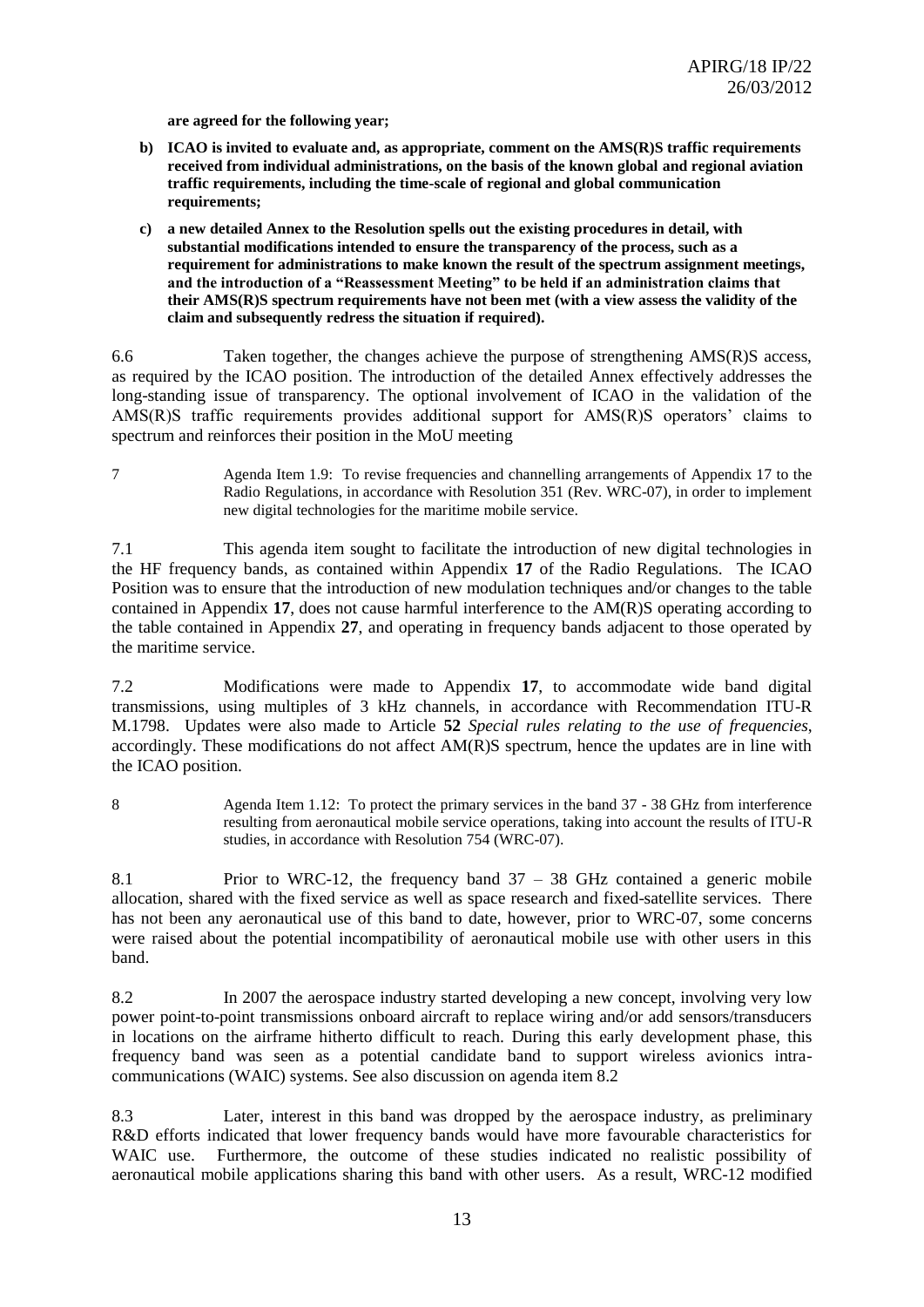the 37 – 38 GHz mobile allocation to exclude aeronautical mobile. Although the ICAO position was to support the use of technical protection limits to protect other services rather than excluding the band from aeronautical mobile, this outcome is not perceived as a substantive loss of aviation spectrum.

9 Agenda Item 1.14: To consider requirements for new applications in the radiolocation service and review allocations or regulatory provisions for implementation of the radiolocation service in the range 30 - 300 MHz, in accordance with Resolution 611 (WRC-07).

9.1 Under this agenda item, WRC-12 made an additional allocation to the Radiolocation service in the frequency band  $154 - 156$  MHz, by footnote. This frequency band is used by the fixed and mobile services, except aeronautical mobile. Aviation is not affected by this allocation.

10 Agenda Item 1.15: To consider possible allocations in the range 3 - 50 MHz to the radiolocation service for oceanographic radar applications, taking into account the results of ITU-R studies, in accordance with Resolution 612 (WRC-07).

10.1 WRC-12 allocated certain frequency ranges in the band 3 – 50 MHz for the use of oceanographic radars, on a secondary basis, allowing this technology to be used in a uniform manner, while not interfering with existing fixed and mobile services in those frequency ranges. The frequency ranges allocated are not used by the AM(R)S, hence there is no impact on aviation by these new allocations.

11 Agenda Item 1.19: To consider regulatory measures and their relevance, in order to enable the introduction of software-defined radio and cognitive radio systems, based on the results of ITU-R studies, in accordance with Resolution 956 (WRC-07).

11.1 The ICAO position was one of concern, that the new technologies, software-defined radio (SDR) and cognitive radio systems (CRS) may cause undue interference to other users, if appropriate regulatory measures were not taken. SDR is a radio using software as building blocks rather than hardware, and could potentially be modified with relatively little effort, to work outside its intended operational parameters. CRS operate by automatically adapting their transmission or reception parameters to communicate efficiently, avoiding interference with licensed or unlicensed users. For this technology to work in practice, CRS need to be able to detect all transmitters. Many aeronautical systems however are based on ground based transmitters providing service to airborne receivers. In such a case it is very possible for a cognitive radio to be beyond the line-of-sight of the transmitter, while still being within the line-of-sight of the airborne receiver, resulting in interference to that receiver.

11.2 The conference was of the firm view that SDR is a technology and not a service. Hence the conference did not consider any changes to the Radio Regulations to support the introduction of SDR. It is expected that national type approvals and licensing conditions for transmitters will cover this issue adequately.

11.3 While being of a similar view about CRS, the conference developed a new Recommendation **COM6/1** on the deployment and use of cognitive radio systems. This Recommendation asks administrations to actively participate in ITU-R studies on the implementation of CRS systems, as described in Resolution **ITU-R 58**, developed at the Radiocommunication Assembly, 16-20 January 2012 (RA-12).

- 11.4 These results satisfactorily cover the concerns addressed in the ICAO position.
- 12 Agenda Item 1.21: To consider a primary allocation to the radiolocation service in the band 15.4 - 15.7 GHz, taking into account the results of ITU-R studies, in accordance with Resolution 614 (WRC-07).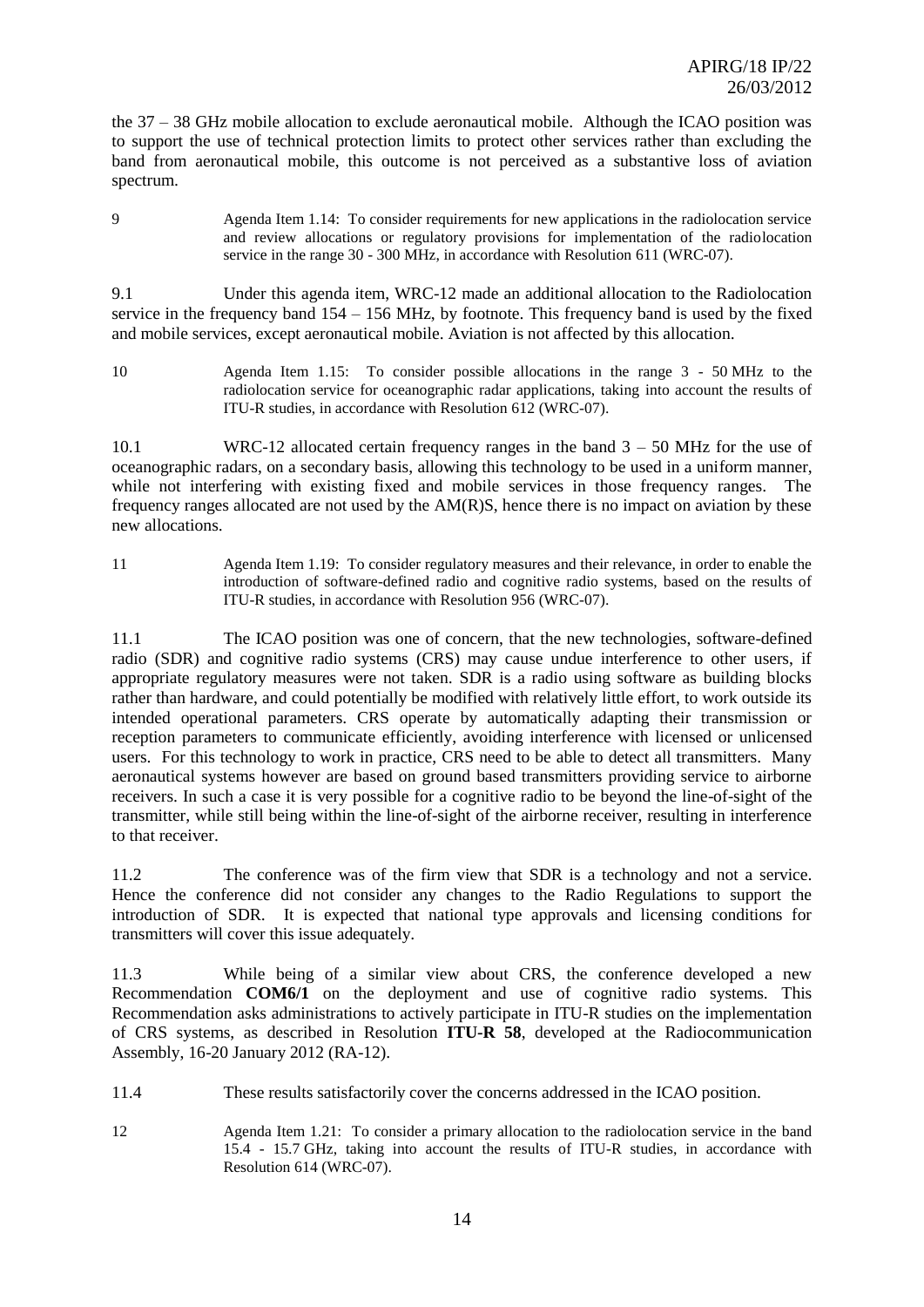12.1 The frequency band 15.4 – 15.7 GHz is used by a variety of civil and military radionavigation and radar systems, including weather radars and airport surface detection equipment (ASDE) for operational control of aircraft and ground vehicle movements at airports.

12.2 The results of ITU-R studies in preparation for WRC-12 indicated that the addition of an allocation to the Radiolocation service to this frequency band was feasible, given that existing services were protected with adequate separation distances.

12.3 The conference allocated the frequency band 15.4 – 15.7 GHz to the radiolocation service on a primary basis, shared with the existing allocation to the aeronautical radionavigation, as well as fixed satellite service in portions of the band. This new allocation to the radiolocation service fully protects the aeronautical radionavigation service, as it is not to cause harmful interference to, or claim protection from, stations operating in the aeronautical radionavigation service. This result is fully in line with the ICAO position.

13 Agenda Item 1.22: To examine the effect of emissions from short-range devices on radiocommunication services, in accordance with Resolution 953 (WRC-07).

13.1 Short range devices (SRD) are very low power emitters used for a variety of applications, such as radio frequency identification (RFID) tags. SRDs normally operate on a license exempt basis, and per definition should not interfere with other spectrum users. However, the conclusion of ITU studies is that without constraints, SRDs have to potential to cause harmful interference.

13.2 The view of the conference was that while the decision on frequency bands for use by SRDs is a national matter, there would be significant advantages in international harmonizing of band usage. ITU-R Resolution **54-1**, agreed during the RA-12 in the week prior to the WRC-12, assigns further studies on this issue to the ITU-R. No frequency bands were allocated to SRD. This outcome satisfactorily covers the concerns addressed in the ICAO position.

14 Agenda Item 1.23: To consider an allocation of about 15 kHz in parts of the band 415 - 526.5 kHz to the amateur service on a secondary basis, taking into account the need to protect existing services.

14.1 Aeronautical non-directional beacons (NDB) mainly operate in the frequency band up to 435 kHz in ITU Region 1 and 415 kHz in Regions 2 and 3. Above these frequencies and within the frequency band addressed under this agenda item, aeronautical radionavigation has a secondary allocation. Whilst the long-term goal is to remove NDB from use, this is unlikely to be achieved in the near future. However, NDB operations are on a slow demise, no growth in NDB use is foreseen.

14.2 While upgrading the aeronautical radionavigation service to a primary allocation in a number of countries, the amateur service was given a secondary allocation in the frequency band 472 – 479 kHz. The amateur service shall not transmit more than 5W EIRP in this frequency allocation, and not more than 1W EIRP if closer than 800km to the borders of certain concerned countries. Certain concerned countries do not allow the amateur service within their borders.

14.3 This allocation is in line with the ICAO position. The allocation of this new secondary allocation to the amateur service fully protects the current and projected NDB use.

15 Agenda Item 1.25: To consider possible additional allocations to the mobile-satellite service, in accordance with Resolution 231 (WRC-07).

15.1 Under this agenda item, the mobile satellite service scrutinized possible sharing with services in the frequency range  $4 - 16$  GHz, including a number of aeronautical bands. Despite considerable efforts made by the proponents of this agenda item, in the end the conference did not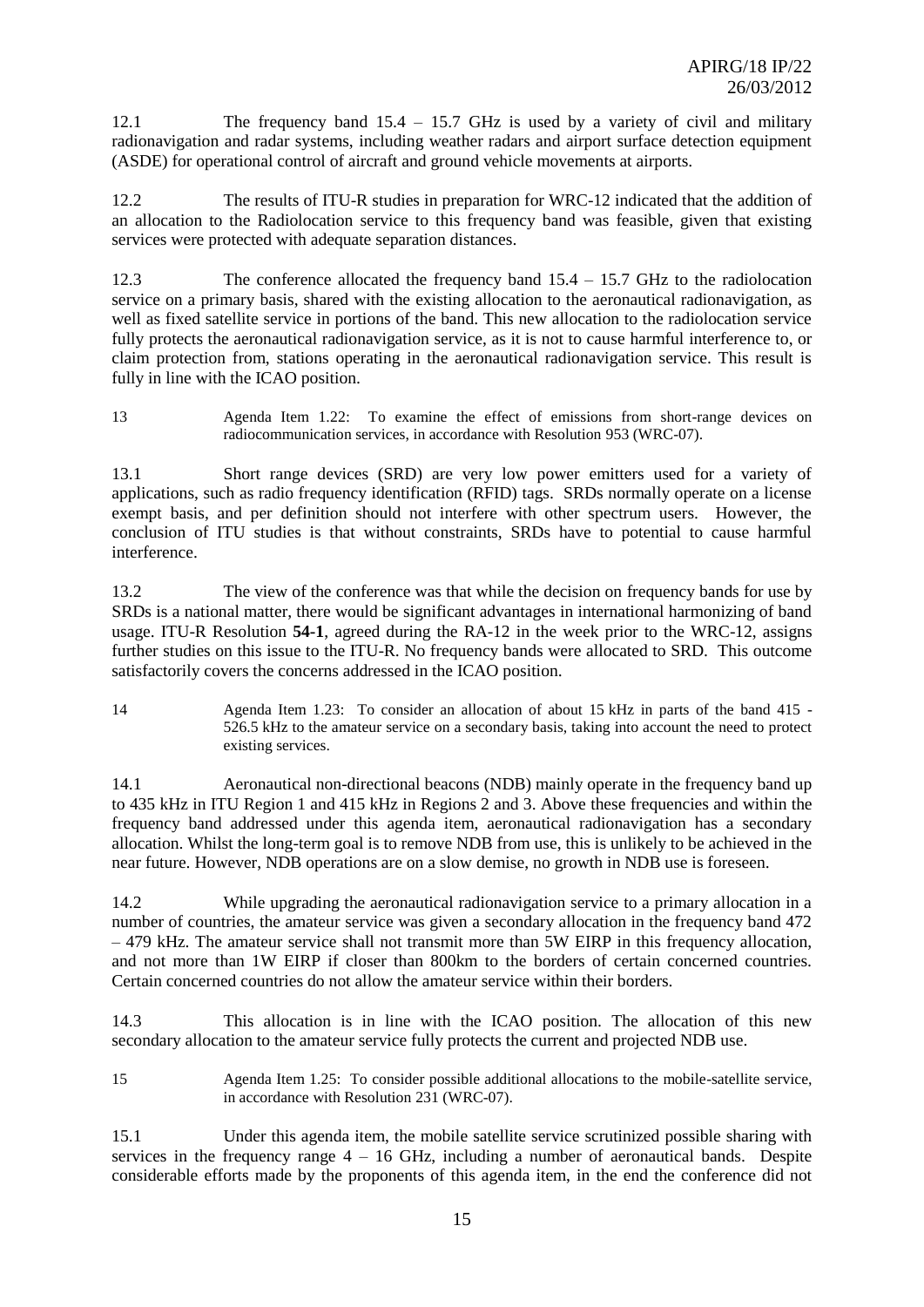agree to any modifications to the Radio Regulations. The ICAO Position, to oppose any allocation which would adversely affect the interests of aviation, is fully covered by this outcome.

16 Agenda Item 4: In accordance with Resolution 95 (Rev. WRC-03), to review the resolutions and recommendations of previous conferences with a view of possible revision, replacement or abrogation.

16.1 The following Resolutions were addressed in a manner different from the ICAO Position:

16.1.1 Resolution **18** relates to the procedure for identifying and announcing the position of ships and aircraft of States which are not party to an armed conflict. A minor update was made to this Resolution, not affecting aviation.

16.1.2 Resolution **27** addresses the application of incorporation by reference in the Radio Regulations. Minor updates were made to this Resolution, mainly to clarify its application. This does not affect aviation.

16.1.3 Resolution **63** addresses the protection of radiocommunication services against interference caused by radiation from industrial, scientific and medical (ISM) equipment. Updates were made to this Resolution to better protect other users of the spectrum against ISM equipment. These updates do not negatively affect aviation.

16.1.4 Resolution **114** addresses the compatibility between the ARNS and the FSS, limited to feeder links of the non-geostationary mobile-satellite systems in the mobile-satellite service in the frequency band  $5\,091 - 5\,150$  MHz. An editorial update was made to this resolution to reflect a similar editorial update made to footnote No. **5.444**, exchanging the word "precedence" with "priority".

16.1.5 Resolution **205** addresses the protection of systems operating in the mobile-satellite service in the band  $406 - 406.1$  MHz, limited to the use of low-power satellite emergency positionindicating radiobeacons (EPIRBs). Modifications to this Resolution address interference concerns from adjacent frequency band users, and are aimed at improving/defending the continued use of EPIRBs in this frequency band.

16.1.6 Resolution **225** addresses the study of additional frequency bands for the satellite component of IMT. Some minor changes were made to this resolution, describing the use of the frequency bands  $2\,500 - 2\,520$  and  $2\,670 - 2\,690$  MHz as being limited to Region 3. Neither of these bands is used by aviation.

16.1.7 Resolution **418** addresses the use of the band 5 091 – 5 250 MHz by the aeronautical mobile service for telemetry applications. This Resolution was modified to reflect the deletion of Resolution 419. This has no negative effect on aviation.

16.1.8 Resolution **419** addressed the use of the band 5 091 – 5 150 MHz by the aeronautical mobile service for aeronautical security (AS) applications. Consequential to the deletion of the AS from footnote No. **5.444B**, this Resolution has now been deleted. This is in line with the ICAO position as it improves access to the aeronautical air/ground surface AM(R)S in this frequency band, see discussion on agenda item 1.4.

16.1.9 Resolution **644** addresses telecommunication resources for disaster mitigation and relief operations. This Resolution was updated to accurately reflect dated references. Updates are in line with the ICAO Position.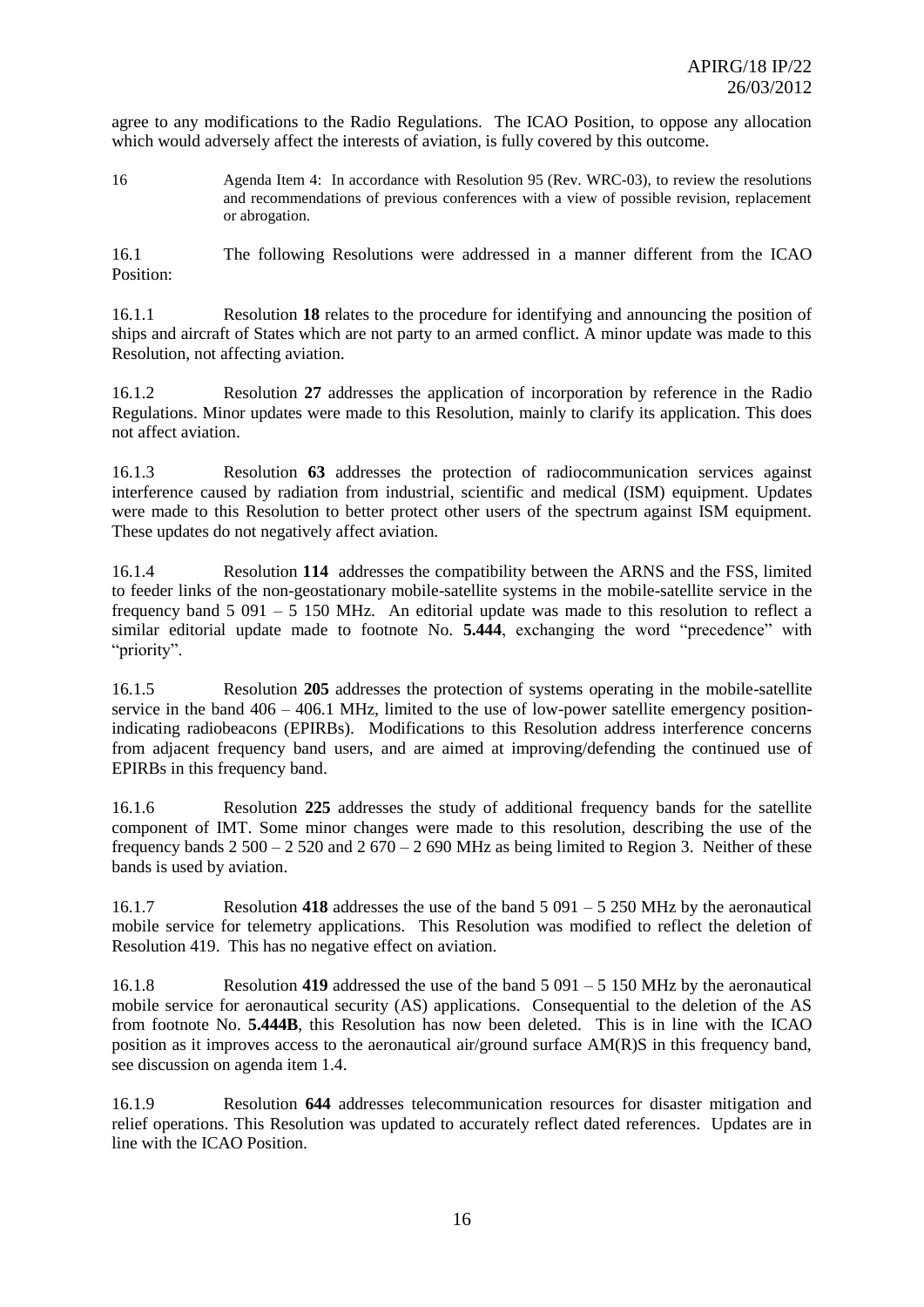16.1.10 Resolution **748** addresses compatibility between the aeronautical mobile (R) Service and the fixed satellite service (Earth-to-space) in the band 5 091 - 5 150 MHz. This Resolution was modified to reflect the deletion of Resolution **419**. This has no negative effect on aviation.

16.1.11 Resolution **953** addressed protection of radiocommunication services from emissions by short range devices. This Resolution defined the problem statement to be addressed under agenda item 1.22 of WRC-12 and was suppressed in line with the outcome of the conference. RA-12 developed Resolution ITU-R **51-1** to address continuing studies of this subject within the ITU-R. This outcome satisfactorily covers the concerns addressed in the ICAO position.

16.1.12 Resolution **956** addressed regulatory measures and their relevance to enable the introduction of software-defined radio (SDR) and cognitive radio systems (CRS). This Resolution described the problem statement to be addressed under agenda item 1.19 of WRC-12, and was suppressed in line with the outcome of the conference. ITU-R Resolution **58-1** as agreed by RA-12 and ITU Recommendation **Com6/1** describe further studies to be performed on the subject of CRS. This outcome satisfactorily covers the concerns addressed in the ICAO position.

- 17 Agenda Item 8.2: To recommend to the Council items for inclusion in the agenda for the next WRC and to give its views on the preliminary agenda for the subsequent conference and on possible agenda items for future conferences, taking into account Resolution 806 (WRC-07).
- 17.1 Wireless avionics intra-communications (WAIC) systems.

17.1.1 In line with the ICAO position, the WRC approved a new Resolution, to consider regulatory actions, including allocations, to support WAIC, and a new supporting agenda item at WRC-15.

17.1.2 The aerospace industry is developing new commercial aircraft to provide airlines and the flying public with more cost-efficient and environmentally friendly air transportation while maintaining required levels of safety and reliability. One important means of accomplishing these aims is to reduce overall aircraft weight, e.g. by reducing wiring, while providing multiple and redundant methods to transmit safety-related information within and on an aircraft. The utilization of wireless technologies may accomplish these goals while providing environmental benefits such as reduction of carbon footprints as well as cost savings to manufacturers and operators.

17.1.3 WAIC systems are envisaged to consist of point-to-point radio communications between transmitters and receivers installed on a single aircraft, the transmitters and receivers being integrated with the aircraft. In all cases, communication is part of a closed, exclusive network required for aircraft operation. WAIC systems will not provide air-to-ground or air-to-air communications. WAIC systems will be limited to safety and regularity-of-flight related applications.

17.2 Fixed Satellite Service spectrum for Unmanned Aircraft Systems

17.2.1 WRC-12 approved ITU-R studies to identify technical, regulatory and operational recommendations to enable safe use of FSS spectrum by UAS, and an agenda item for WRC-15 was agreed; to consider, based on the result of the ITU-R studies, the possible regulatory actions to support the use of FSS frequency bands for provision of UAS  $C<sup>3</sup>$  links, while ensuring the safe operation of UAS  $C<sup>3</sup>$  links, consistent with the provision of a safety service, making reference to No. **4.10**. ICAO was invited to participate in the ITU-R studies. See also discussion on Agenda Item 1.3 in this Appendix.

## 17.3 VSAT issues

17.3.1 The WRC approved a new Resolution, addressing the support of VSAT communications in the 3.4 – 4.2 GHz band (C-band) in the AFI region. The result originated from a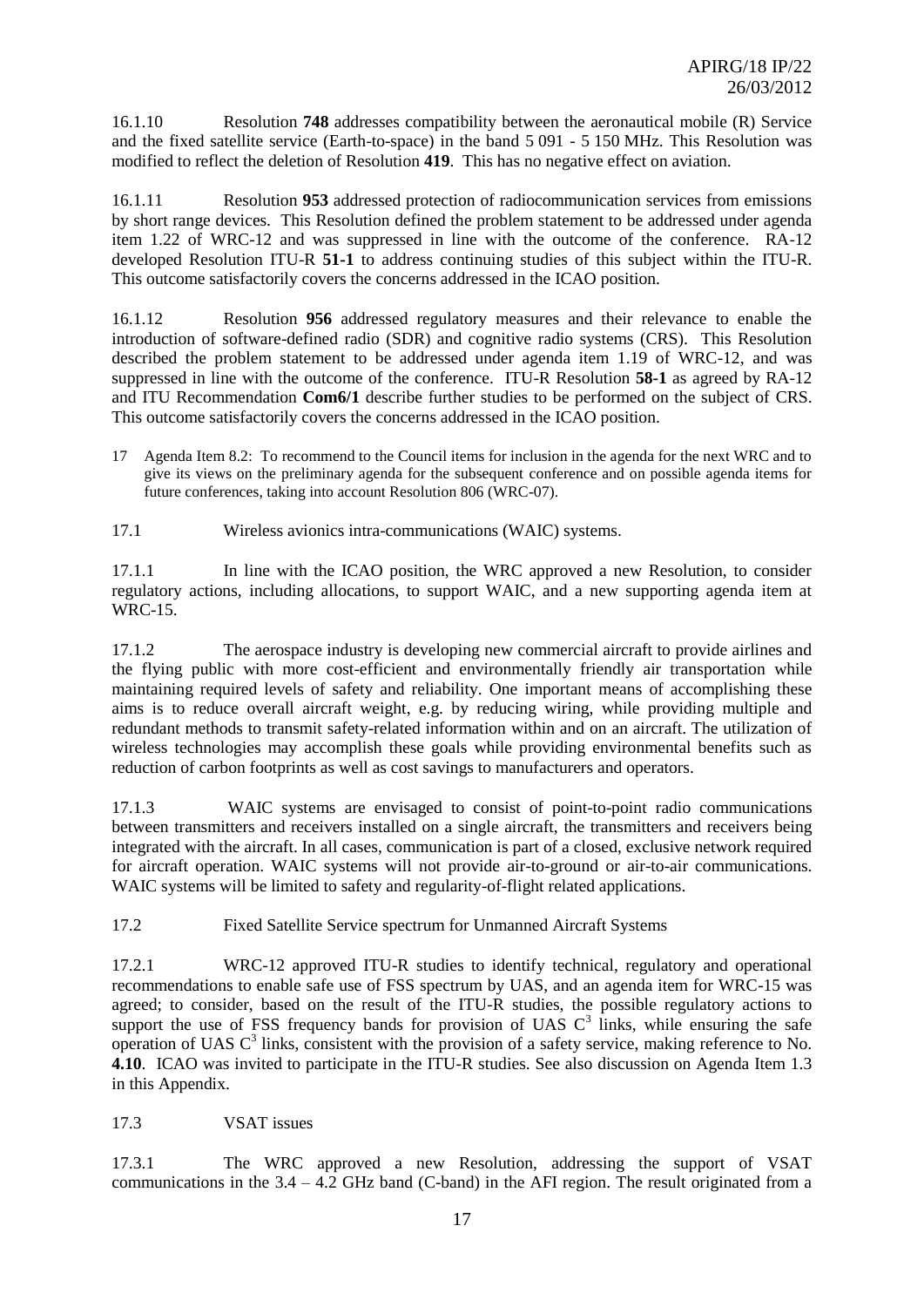proposal presented by the ATU in response to concerns expressed by African civil aviation entities, and coordinated by the ICAO AFI Regional Offices.

17.3.2 The concerns were related to the increasing demand from mobile system operators and other parties for access to the bands used by civil aviation VSAT communications in the region. Such VSAT communications are typically employed to replace or complement terrestrial communication infrastructure where it is lacking or inadequate. Applications include ground/ground point-to-point connectivity for ATC to ATC center communications as well as for ground/air communications (extended VHF coverage). The C-band is the most appropriate band for this purpose in the tropical regions due to excessive rain attenuation in higher frequency bands. The introduction of new non-aeronautical systems in the bands, such as BWA and IMT systems, could potentially threaten the continued availability of VSAT frequencies for civil aviation use.

17.3.3 The Resolution approved by the WRC is intended to address those concerns. It calls for ITU-R studies on technical and regulatory measures in the region to support the existing and future aeronautical and meteorological use of VSAT in the C-band. While there is no specific agenda item at WRC-15 for this issue, the Resolution calls for a review of the results of the studies and an action by WRC-15 as appropriate. The results of the studies will be reported to the WRC-15 through the report of the Director of the ITU Radiocommunication Bureau.

17.4 The conference agreed to include the following items of interest to aviation on the draft agenda for the WRC-15:

> **1.1** to consider additional spectrum allocations to the mobile service on a primary basis and identification of additional frequency bands for International Mobile Telecommunications (IMT) and related regulatory provisions, to facilitate the development of terrestrial mobile broadband applications, in accordance with Resolution **COM6/8 (WRC-12)**;

**1.3** to review and revise Resolution **646 (Rev.WRC-12)** for broadband public protection and disaster relief (PPDR), in accordance with Resolution **COM6/11 (WRC-12)**;

**1.4** to consider possible new allocation to the amateur service on a secondary basis within the band 5 250-5 450 kHz in accordance with Resolution **COM6/12 (WRC-12)**;

**1.5** to consider the use of frequency bands allocated to the fixed-satellite service not subject to Appendices **30**, **30A** and **30B** for the control and nonpayload communications of unmanned aircraft systems (UAS) in nonsegregated airspaces, in accordance with Resolution **COM6/13 (WRC-12)**;

**1.6** to consider possible additional primary allocations:

**1.6.1** to the fixed-satellite service (Earth-to-space and space-to-Earth) of 250 MHz in the range between 10 GHz and 17 GHz in Region 1;

**1.6.2** to the fixed-satellite service (Earth-to-space) of 250 MHz in Region 2 and 300 MHz in Region 3 within the range 13-17 GHz;

and review the regulatory provisions on the current allocations to the fixedsatellite service within each range, taking into account the results of ITU-R studies, in accordance with Resolutions **COM6/4 (WRC-12)** and **COM6/5 (WRC-12)**, respectively;